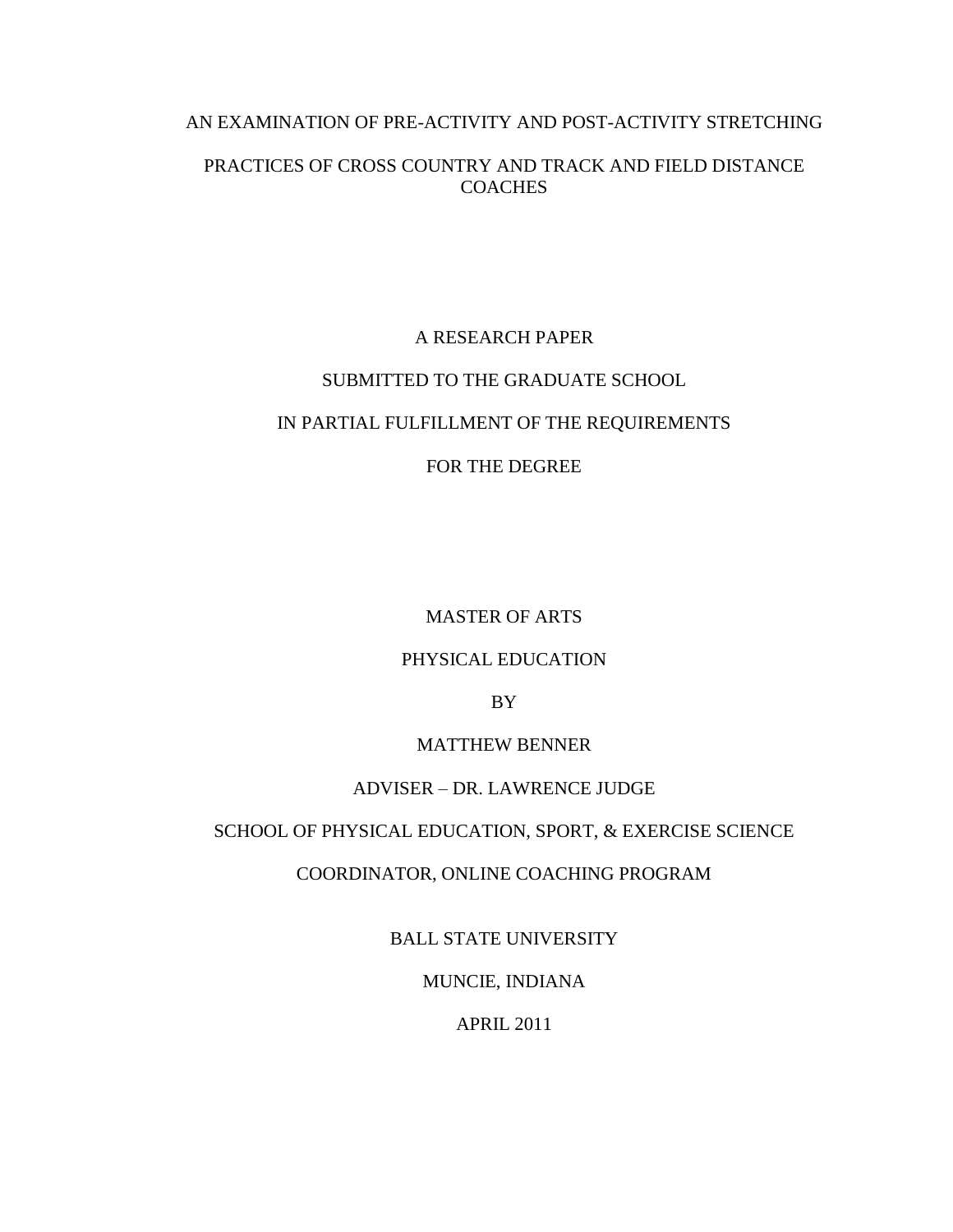#### ABSTRACT

| <b>PAPER TITLE:</b> | An Examination of Pre-Activity and Post-Activity Flexibility<br>Practices of Cross Country and Track and Field Distance Throws<br>Coaches |
|---------------------|-------------------------------------------------------------------------------------------------------------------------------------------|
| <b>STUDENT:</b>     | <b>Mathew Benner</b>                                                                                                                      |
| DEGREE:             | <b>Masters of Arts</b>                                                                                                                    |
| <b>COLLEGE:</b>     | Applied Sciences and Technology                                                                                                           |
| DATE:               | April, 2011                                                                                                                               |
| PAGES:              | 24                                                                                                                                        |

The purpose of this study was to determine whether coaching certification courses in track and field and cross country are effective in promoting proper pre- and postactivity stretching practices in NCAA division I, II, and III cross country and track and field distance programs. Questionnaires were sent to 770 NCAA Division I, Division II, and Division III programs in the United States. 108 coaches (84 males & 24 female) participated in the study. Chi Square analysis ( $\chi^2$ =21.582, p=0.0174) revealed that noncertified coaches reported greater usage of static stretching alone (18.9%, n=9) versus their certified counterparts (1.8%, n=1). In addition, certified coaches reported higher usage of dynamic flexibility only during the pre-activity period  $(47.4\%, n=27)$  versus non-certified peers (32.4%, n=16). Coaches were also asked if they allowed for static stretching between interval work and events in track and field, and as expected  $(\chi^2=11.948, p=0.0177)$ , a higher percentage of non-certified coaches (45.5%, n=23)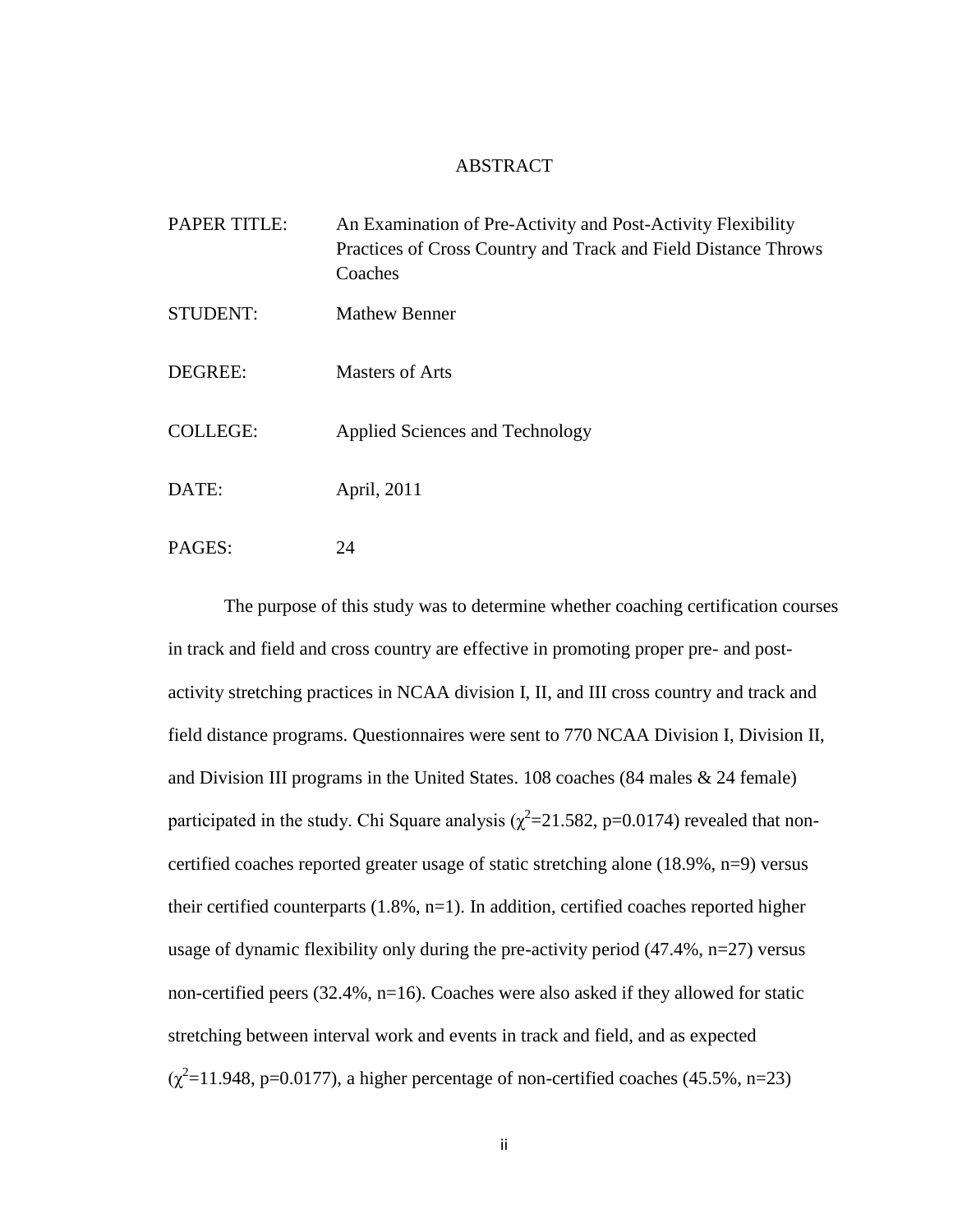reported allowing athletes to perform static stretches between intervals at practice than certified peers (37.9%, n=22). Results indicate that even though coaching certification courses are an effective tool for communicating current information about stretching practices, there are still many certified coaches who are not implementing the practices into in pre-activity routines.

**KEY WORDS:** dynamic stretching, static stretching, warm-up, cool-down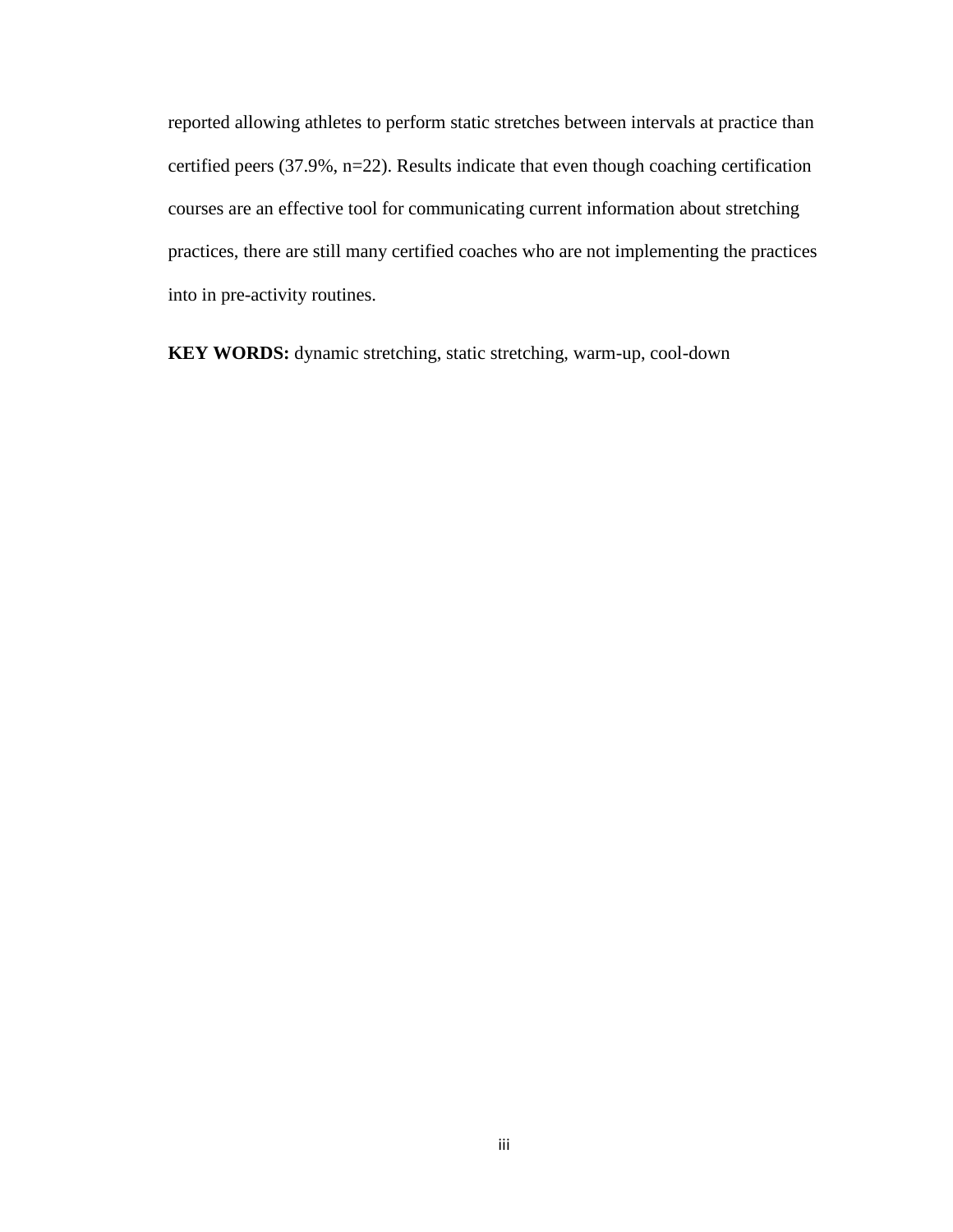### Introduction

Many topics in the athletic world will be debated, but the use of a pre-workout warm-up routine is a standard practice used by coaches. Most coaches will agree that a warm-up is essential before any physical activity in order to activate muscles and prevent injuries to the muscle groups being used. An abundant amount of recent research, however, has created a debate regarding the content of warm-up routines because negative effects from the use of static stretching have been proven (Cramer, Housh, Coburn, Beck, & Johnson, 2006; Curry, Chengkalath, Crouch, Romance, & Manns, 2009; Kistler, Walsh, Horn, & Cox, 2010; Marek et al., 2005; Marganato, 2008; Papadopoulos, Siatras, & Kellis, 2005; Torres, Conceição, Sampaio, Dantas, 2009; Yamaguchi, Ishii, Yamanaka, & Yasuda, 2006). In contrast to this research, two more recent studies have found static stretching does not have a negative effect on athletic performance (Unick, Kieffer, Cheesman, & Feeney, 2005; Bazzett-Jones, 2008) but both of these studies claimed that further research must be completed to prove any positive or negative effects of static stretching. As a result of these mixed research results, many coaches who had been promoting the practice of static stretching are now looking towards other forms of stretching to properly activate the muscle groups that are utilized in a given sport. This study will examine the certifications and education of college distance coaches in relation to their current pre- and post activity stretching practices with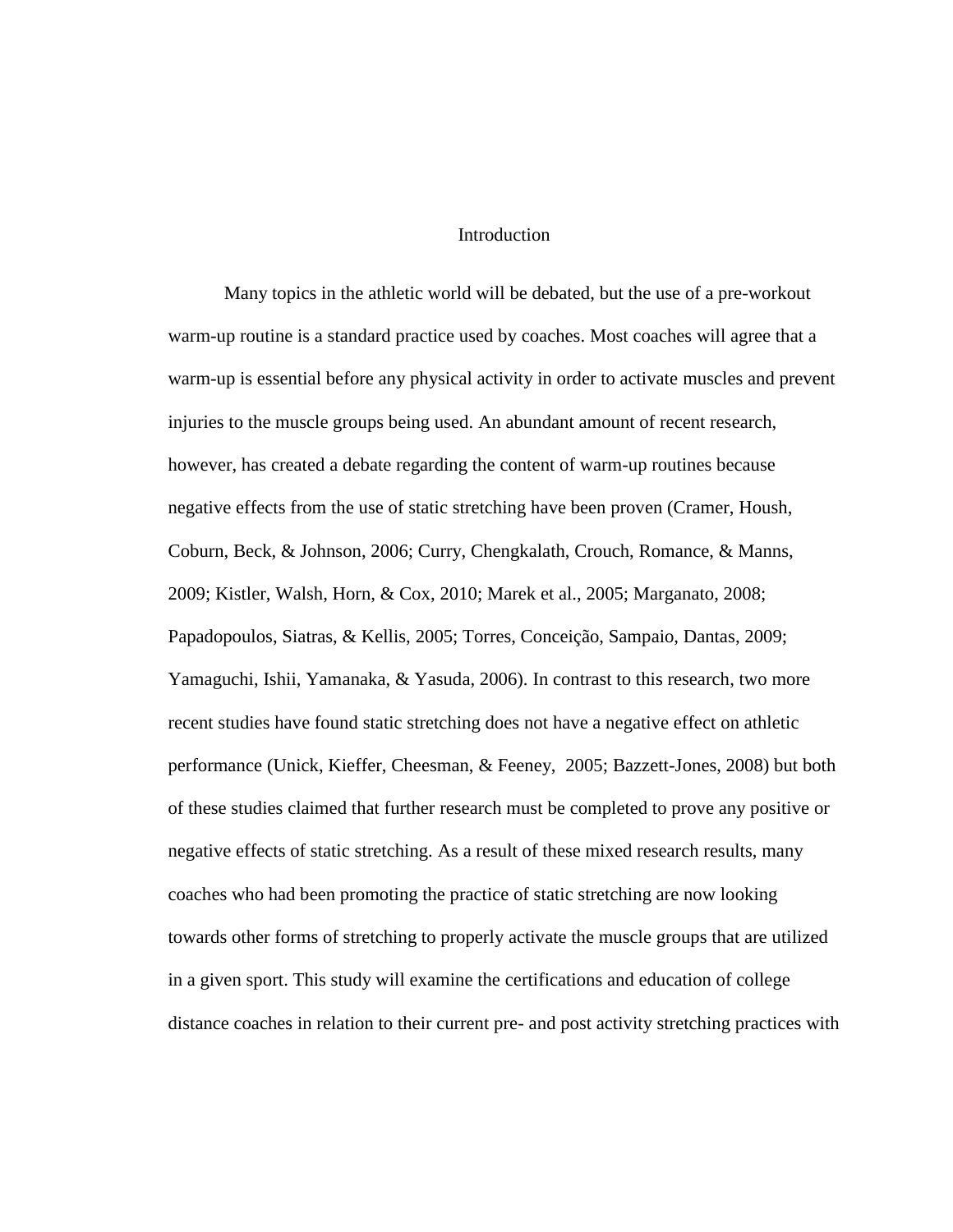the intention of determining whether current education programs are promoting positive stretching practices.

## *Literature Review*

Daniels (2001) stated that endurance training involves seven principles that need to be followed when creating a plan for building endurance. These are a certain set of principles that are easily understood by most distance runners and distance coaches. The body will experience and react to stress (i.e. training). Based on the prescribed training, there is often a "predictable rate of improvement" that the endurance athlete achieves. There are limits (i.e. genetic factors) to the amount of improvement that the runner will achieve, so a qualified coach will design a program to reach these limits at the end of the season. Also, the more stress that is applied to a runners body, the less the benefits will be, and rest will be needed. Increasing training too quickly can cause unneeded stress to a runner"s body as well. In order to be a better runner, the body parts that are involved in the running process must be involved in the running training. Legs and associated muscles must be stressed in order to see a benefit. Once a certain level is achieved, it does not need as much stress to maintain the level of fitness as it took to get there (Daniels, 2001).

Daniels (2001) goes on to warn that there are certain mistakes that can be made when training distance runners. One common mistake is assuming that every runner has the same physical qualities. Coaches need to design workouts that are geared towards runners of all abilities. Runners very often ignore the signs that something is wrong. As a result, injuries often go untreated and persist for longer than necessary. Another common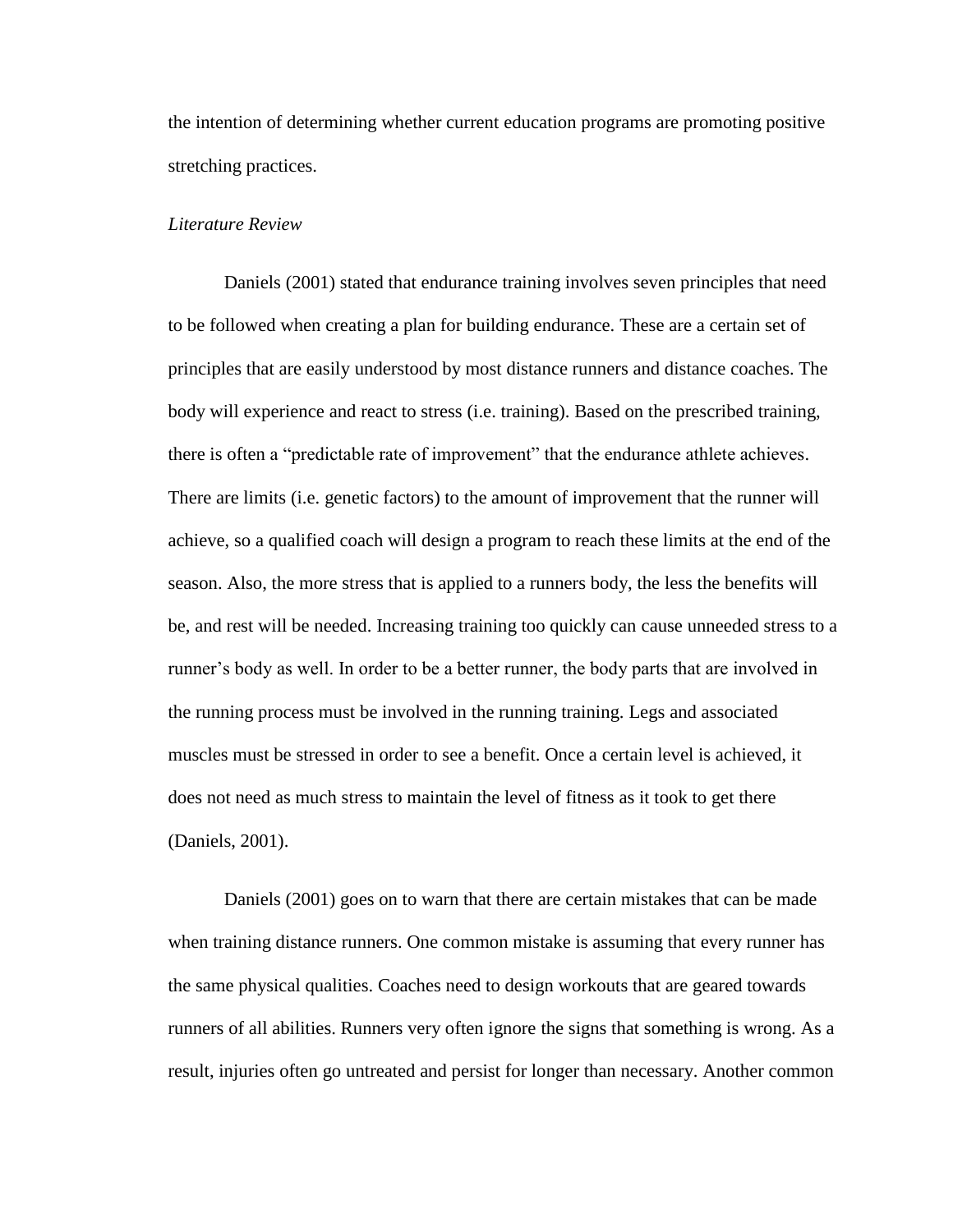mistake for runners is the lack of focus on flexibility and the unwillingness to change their behaviors to make improvements in the area of flexibility (Daniels, 2001). Flexibility is a particularly important focus area for a running coach when entering a new season.

All coaches recognize that intense training and exercising of any kind can have certain inherent risks along with benefits. Muscles are broken down in order to be rebuilt more strongly (Baechle & Earle, 2008). Energy stores are often depleted but are restored in an effort to increase endurance. Injuries can occur when athletes push beyond their physical limitations. Distance runners assume these risks on a daily basis as they must train regularly to maintain a solid endurance base. The coaches of these runners realize that in order to minimize risks, pre-activity warm-up is required. A good coach must weigh the costs and benefits of training and exercise to make an informed decision about the best approach for each athlete. The recommendations for stretching approaches have changed over the years. There are four basic forms of stretching that are used by coaches. These include ballistic stretching, Proprioceptive Neuromuscular Facilitation (PNF) stretching, static stretching, and dynamic stretching.

Ballistic stretching is one of the older forms of stretching used before a workout. This exercise involves bouncing movements that are intended to activate the muscles and increase core temperatures (Baechle & Earle, 2008; Judge, Bodey, Bellar, Bottone, & Wanless, 2010). In this form of stretching, the stretch is not held for any length of time. According to Woolstenhulme, Griffiths, Woolstenhulme, and Parcell (2006), the use of ballistic stretching before activities that involve jumping can improve vertical jump.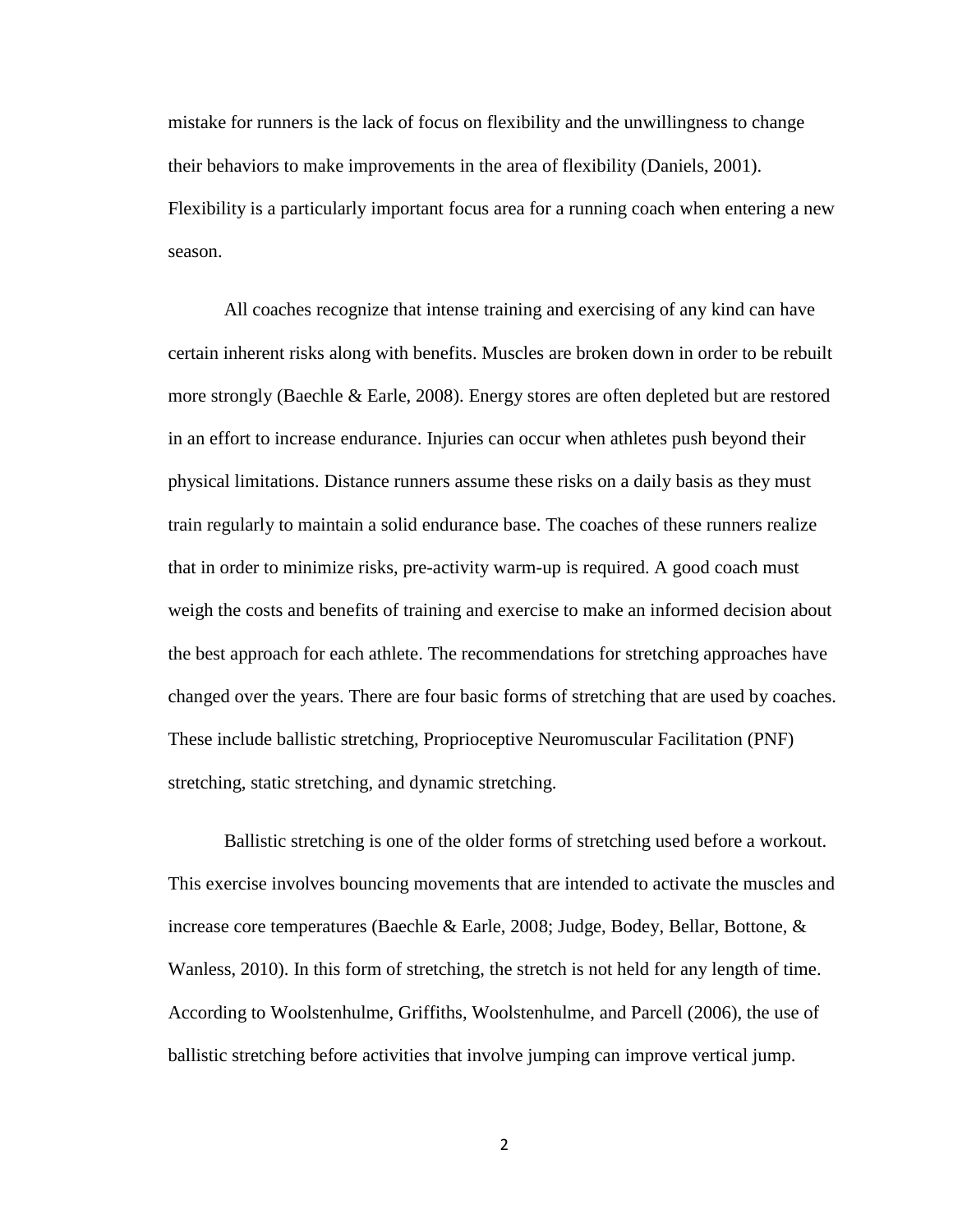However some coaches believe that this form of stretching is contradictory to a primary purpose of stretching which is to avoid injuries. In fact, Mann and Whedon (2001) found that there was actually a greater risk of injury when using ballistic stretching routines.

PNF stretching replaced ballistic stretching, but this routine had its own set of weaknesses. PNF stretching was an effective way of increasing a muscle"s range of motion, as it combined the idea of static stretching with an isometric contraction (Sharman, Cresswell, &

Riek, 2006). This is opposite of the purpose of ballistic stretching where the range of motion improves but the muscle temperatures do not increase (Mann & Whedon, 2001). Many studies have been completed to discover the importance of using PNF stretching in a regular routine (Bradley, Olsen, & Portas, 2007; Mahieu, Cook, Wilde, Boon, & Witrouw, 2009; Rees, Murphy, Watsford, McLachlan, & Coutts, 2007; Sharman et al., 2006). However, most studies have found that PNF stretching has a significant impact on increasing range of motion, but other benefits of PNF stretching are limited. In fact, Carvalho, Prati, Carvalho, and Dantas (2009) found that PNF stretching did not help increase muscle actions in strength and power sports. Bradley et al. (2007) also found that PNF stretching should actually not be performed before doing any type of explosive activity.

These studies led many coaches to resort to static stretching as a warm-up routine. In fact static stretching has been the main form of stretching for years. Static stretching involves stretching a muscle and holding the muscle in a stretched position for a predetermined amount of time (Baechle & Earle, 2008; Judge et al., 2010). Many coaches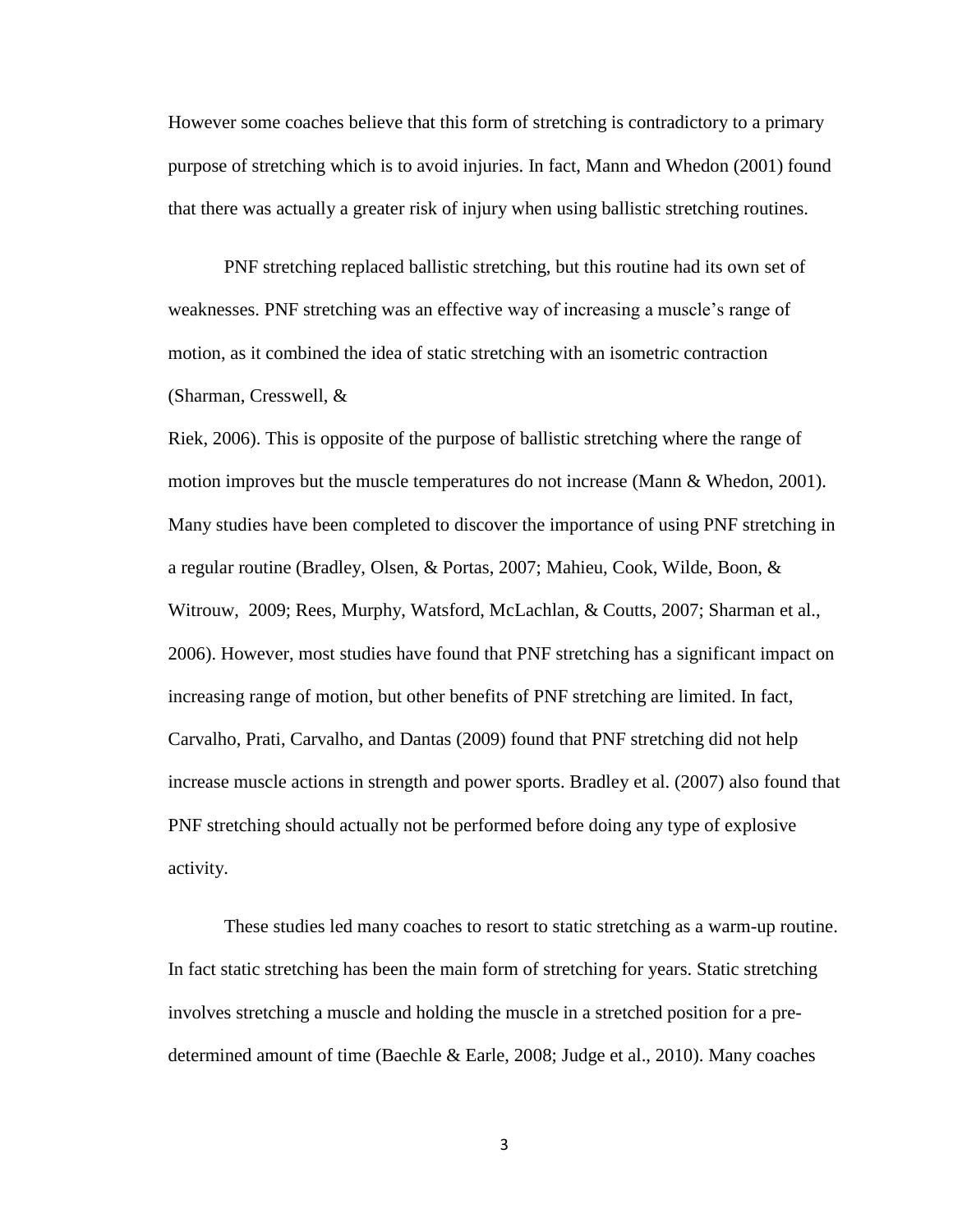believe that static stretching before running could decrease the risk of injuries. However, recent research findings contrast with these traditional beliefs. Negative effects from static stretching range from issues with torque production (Cramer et al., 2006; Papadopoulos et al., 2005) to decreases in strength and power (Curry et al., 2009; Kistler et al., 2010; Marek et al., 2005; Torres et al., 2009; Yamaguchi et al., 2006). Many coaches will still argue that the loss of power and strength is a viable trade-off for the increases in muscle flexibility, especially in sports that do not rely heavily on power production. In a study by Beedle, Leydig, and Carnucci (2007), however, stretching is not required before activity as there is no difference in flexibility between pre-activity and post-activity. Tonoli, Cumps, Aerts, Verhagen, and Meeusin (2010), also pointed out that stretching can be used for flexibility, but it is not effective in injury prevention. Many coaches are finding that performing static stretching at the end of practice is an effective way to increase flexibility without the loss of strength and power. In addition, strength is also important to a runner. According to Karp (2010), strength has actually been proven to increase running economy, one of the major factors in distance running. Grivas, Soulas, Manou, Voutselas, and Papanikolaou (2009) continues to say that not only does strength improve running economy, but also improves technique, and better technique makes for more efficient running.

In sports such as football and sprinting, these force deficits are extremely important to consider. On the contrary, in the sports of cross country and distance running where muscle endurance and oxygen consumption are the main focus and overuse injuries are frequent, there are still many questions. A study by Allison, Bailey, and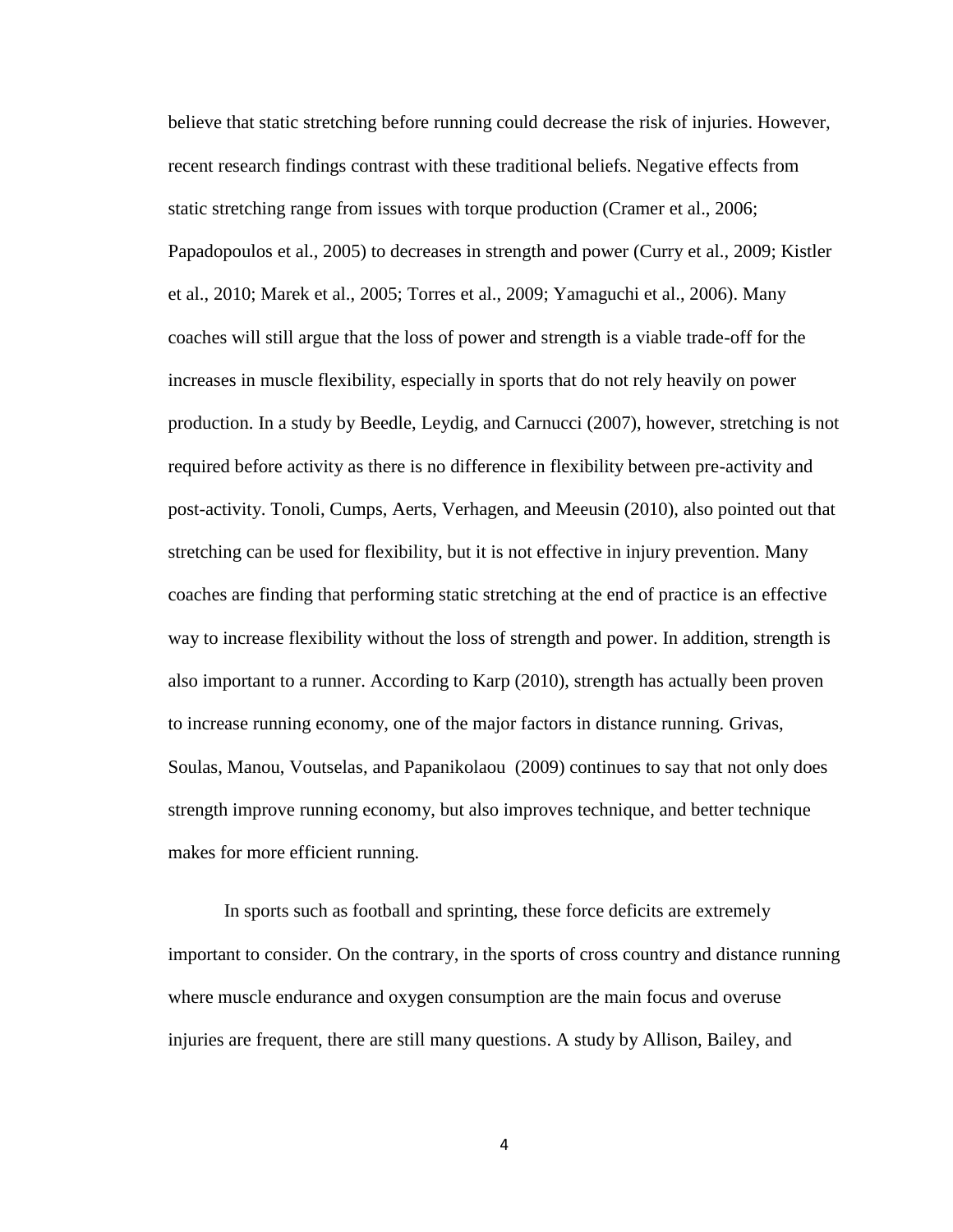Folland (2008) proved there is no benefit to running economy for those runners who performed static stretching before activity. In a similar study by Bonacci, Chapman, Blanch, and Vicenzino (2009), it was discovered that no improvements to running economy were found with the use of pre-exercise stretching. As a result, many coaches now believe that past practices of pre-exercise stretching may be obsolete. Static stretching can be moved to the end of practice for increased flexibility.

Coaches have turned to dynamic warm-up to meet the pre-activity stretching needs of their athletes. Dynamic stretching involves movements that are similar to the actions athletes will be performing in the sport they are participating in (Baechle & Earle, 2008; Judge et al., 2010). This type of stretching is growing in popularity as the coach can tailor the stretching to the movements of the sport that they are coaching. The coach will choose motions that will be used by the runners in this type of stretching and, similar to ballistic stretching, the muscle temperature increases and activation of muscles is produced. This type of stretching is better for the athlete as it removes the bouncing that can lead to injuries.

In dynamic stretching, the main benefit to the runner is the activation of the muscles needed for exercise. According to Skof and Strojnik (2007), sprinting and bounding activities before exercise can actually help increase muscle activation. Therefore many coaches believe that dynamic stretching is more beneficial to the athletes.

There is an abundance of research on stretching, but despite contradicting evidence, many coaches still prefer to include static stretching before a workout rather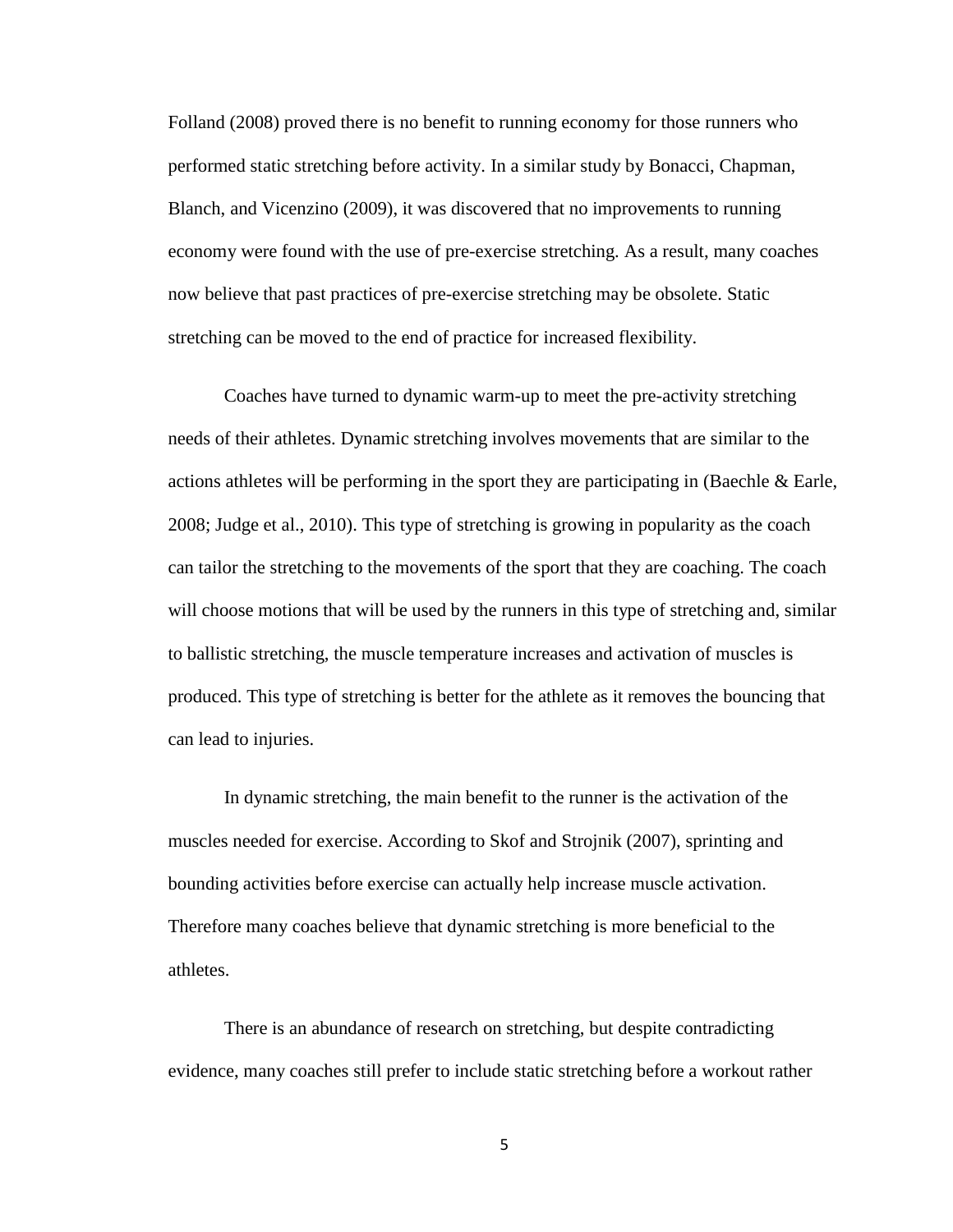than at the end. Many would agree that the sport of cross country and distance running requires more aerobic fitness than power and strength. However, distance running requires strength and force to climb hills that are components of many cross country courses and any deficit created by improper warm-up routines could cause problems for the runner. Moreover, as stated earlier, there is no benefit to pre-activity static stretching for distance runners. Running economy, one of the most important factors determining competitive running success, remains the same whether static stretching is performed or not (Allison et al., 2008; Bonacci et al., 2009).

Many organizations have developed certification programs to help provide pertinent information to coaches. In the sports of track and field and cross country, the major governing body that makes recommendations is the United States Track and Field (USATF, 2011) organization. The USATF offers three levels of certification. Level one certification is designed as a fundamental program that develops the basics of track and field and cross country. This program is designed to help coaches become more informed about high school track and field and learn how to develop runners.

Level two certification is geared towards more specific training. Each coach that attends the level two training must choose a specific focus area. Focus areas include sprints, endurance, jumps, throws and combined events. Level two certification is generally geared at higher level coaching.

Level three certification is even more specific and focused. Each coach learns more specific coaching training in their chosen focus areas. This certification level is geared toward coaches wishing to coach at and above the college level.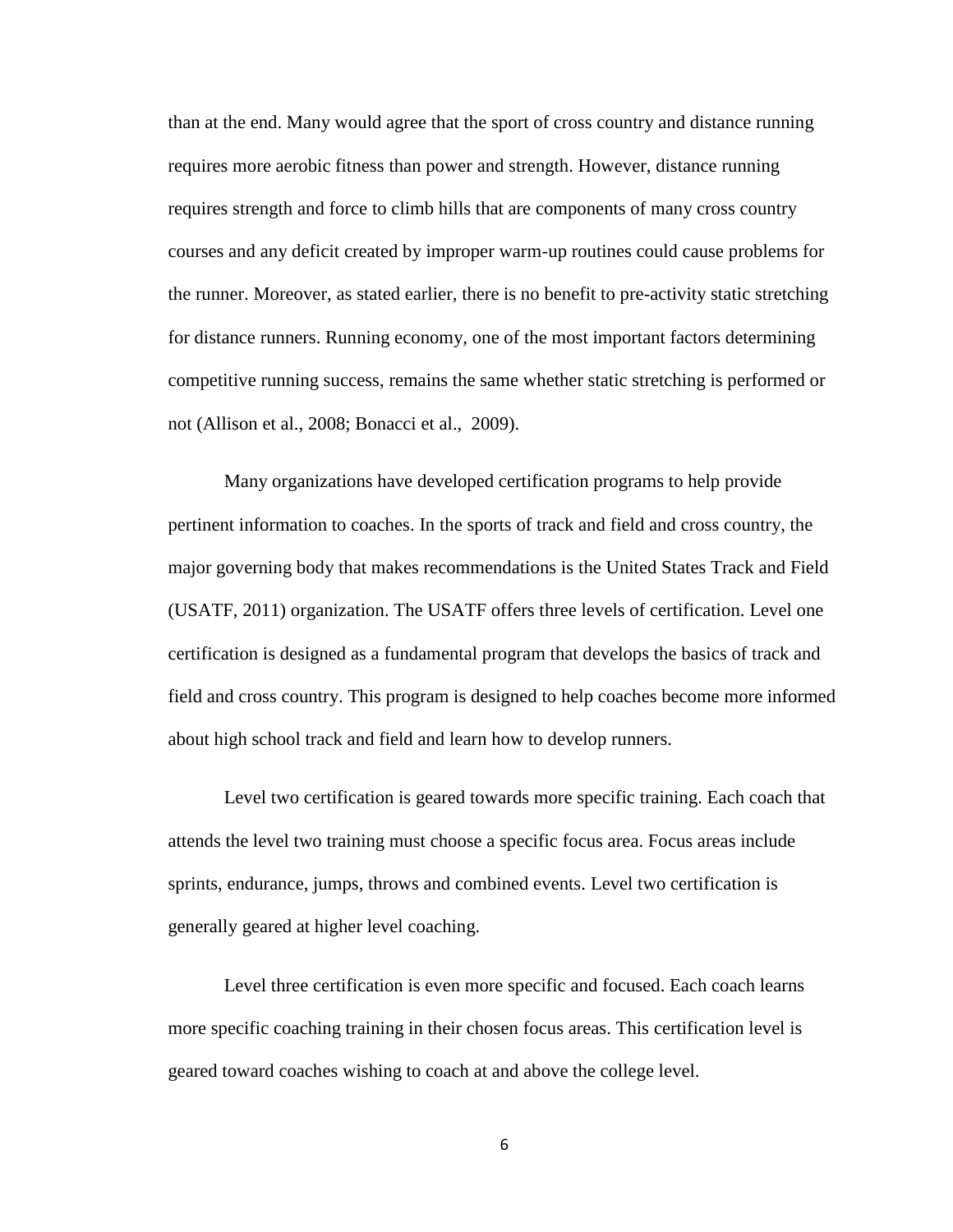In addition to the certification and training in the different events of track and field and cross country, many coaches have the resources to work with certified strength and conditioning experts. The strengths and conditioning experts are governed and certified by the National Strength and Conditioning Association (NSCA, 2011). All certified strength coaches can offer the head coaches advice on training the athletes in a more effective way. The strength and conditioning coach could advise the coach on using proper stretching and warm-up routines to train the athletes.

Coaches have many resources available to help them become more knowledgeable about the advances in training techniques, including the previously mentioned certification courses. The question still remains regarding the effectiveness of these certification courses in teaching proper stretching techniques. If the coaching certification is effective, then coaches who are certified by the USATF would likely be using the most up to date stretching techniques. If coaches are certified, then they would be expected to be using dynamic stretching as a more effective stretching routine as current research indicates. They would also know and appreciate that flexibility can be increased by placing the static stretching at the end of the workout. But there is little research into whether the training is actually producing these desired actions in the coaches being certified.

Previous studies by Judge et al. (2008, 2009, In Press) have been performed to examine the use of dynamic stretching over static stretching or other pre- and post activity stretching regimens in college football, volleyball, basketball, and tennis coaches. In both cases, the research performed was used to determine if coaching certification had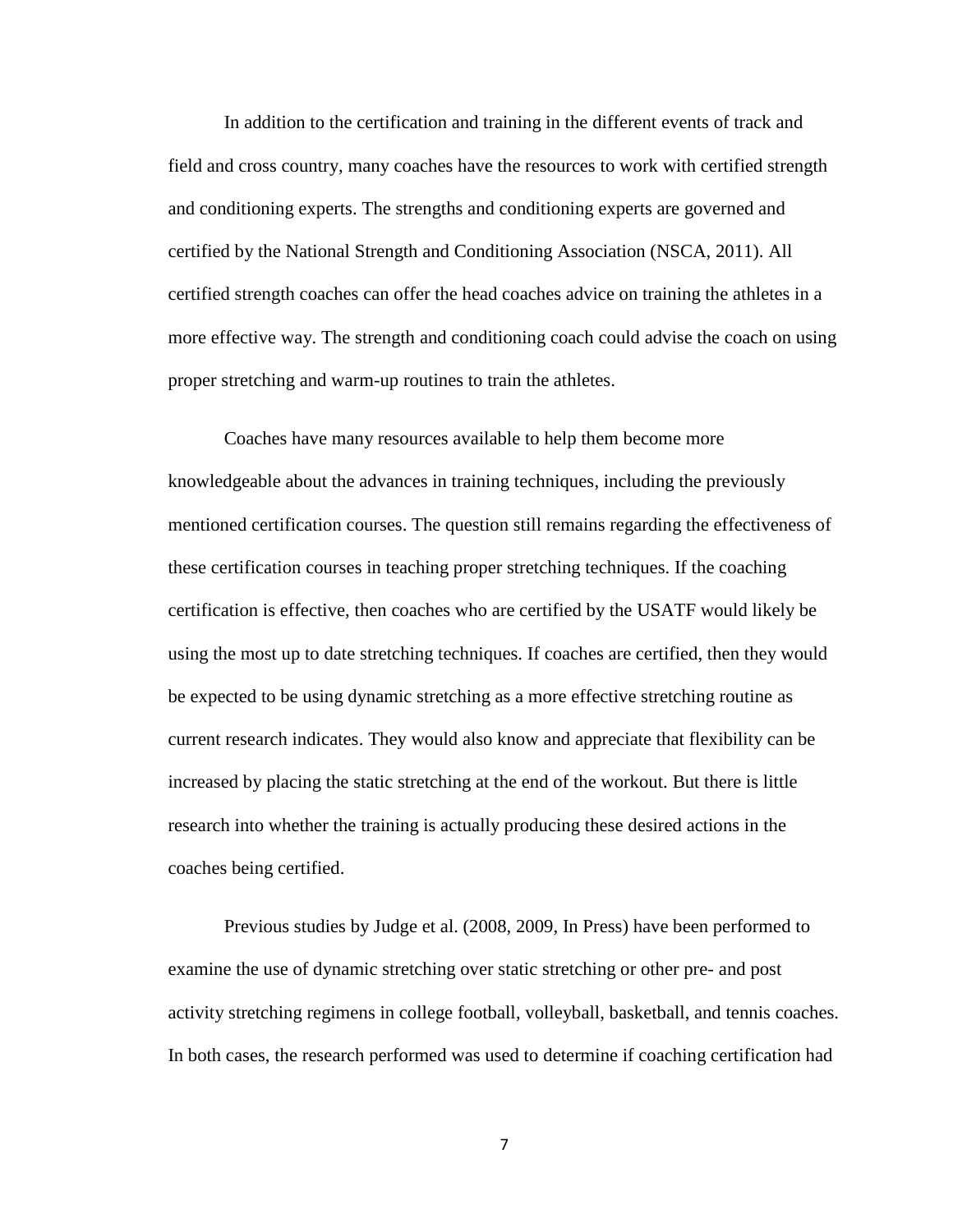an effect on whether a coach used static stretching or dynamic stretching. In most of the studies, further research was needed due to insignificant evidence pointing to the idea that certification increased the use of dynamic stretching. However, not much research has been completed to determine the effect of coaching certification on the stretching practices of distance coaches. The purpose of this study will be to examine coaching decisions made by college cross country and track and field distance coaches related to pre- and post-activity stretching and whether those decisions are influenced by the education and certification level of the coach.

#### Method

## *Sampling Procedure*

The purpose of this study was to ascertain stretching practices conducted in men"s Division I, Division II, and Division III cross country and track and field programs. To avoid redundancy, only one coach per program, the head coach, or distance coach in the instance where the head track and field coach was not the distance coach, was contacted about the study. The assumption was that the head coach would complete the survey instrument or direct the staff member responsible for stretching activities to complete the survey instrument. Current email addresses for all Division I, Division II, and Division III head cross country and track and field coaches were obtained from the current athletic websites of the institutions involved in the study. An introductory email explained the purpose of the study and provided a hyperlink to the institutional review board approved, web based informed consent and survey instrument. Data was collected during a three week period in February/March 2011. Early season was determined to be the best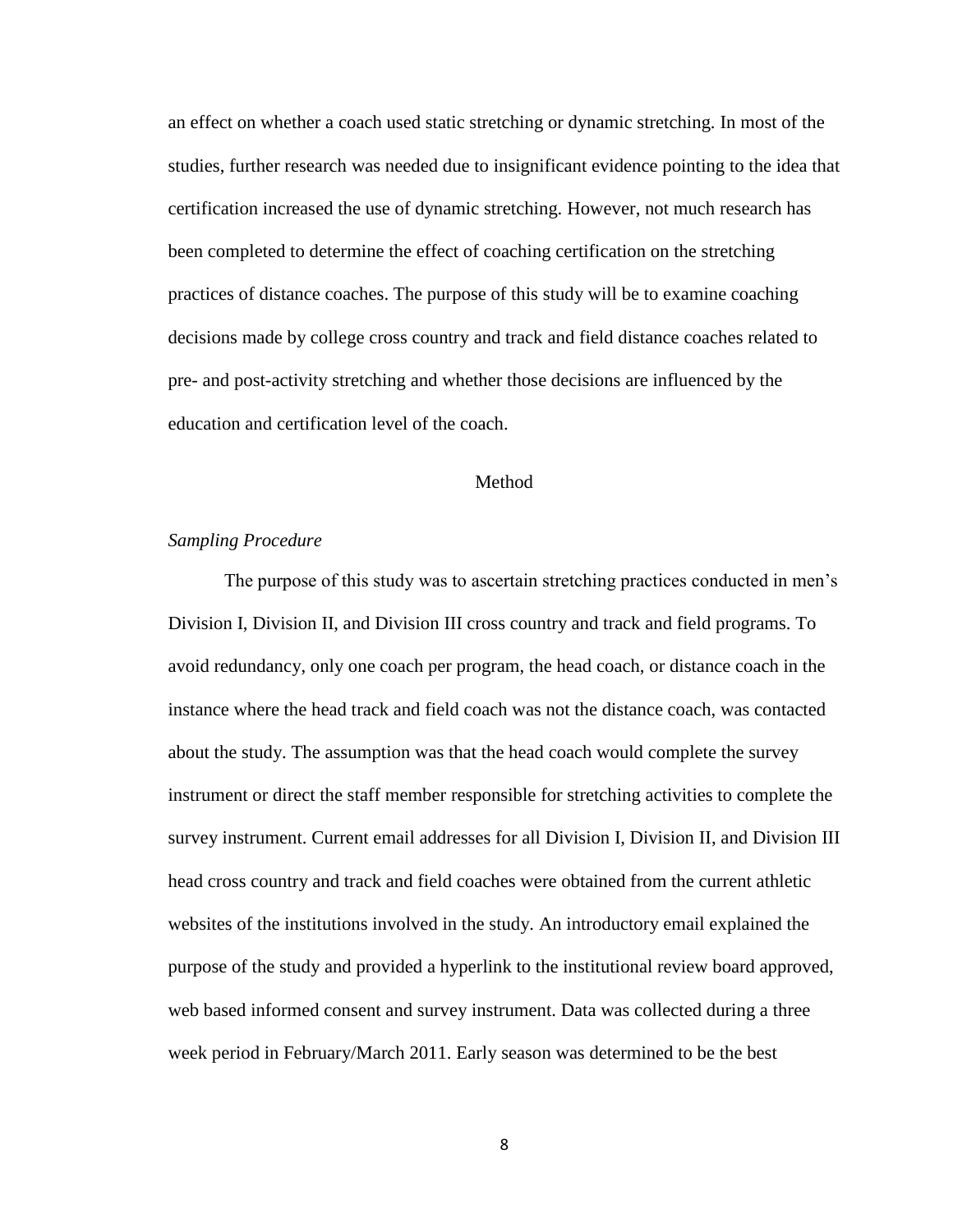timeframe to maximize coaches" recall of stretching practices used during the current season and coaches' participation in the study. A reminder email was sent to nonrespondents one week after the initial email in an effort to increase the overall response rate.

### *Instrumentation*

The authors designed an institutional review board approval survey instrument to gather demographic and educational background information as well as specific pre- and post- activity practices. The survey instrument consisted of 35 questions. The first part of the questionnaire (12 questions) focused on the participant"s personal and educational background information whereas the second half (23 questions) pertained to the pre- and post- activity stretching practices used with the runners. Content validity was established in two ways. The survey was reviewed by experts for clarity and construction of the questions, and only minor editing was required to improve the clarity of the questions. Wording of the questions was designed to include descriptive information to counteract against misunderstanding of key terminology. Responses were similarly worded to maximize participant comprehension; previous research using similar questions did not reveal any difficulty with participant comprehension.

### *Statistical Analysis:*

Data was analyzed via Pearson's  $\chi^2$  tests to determine reported differences on items of interest based upon descriptive data. All analysis was done using a modern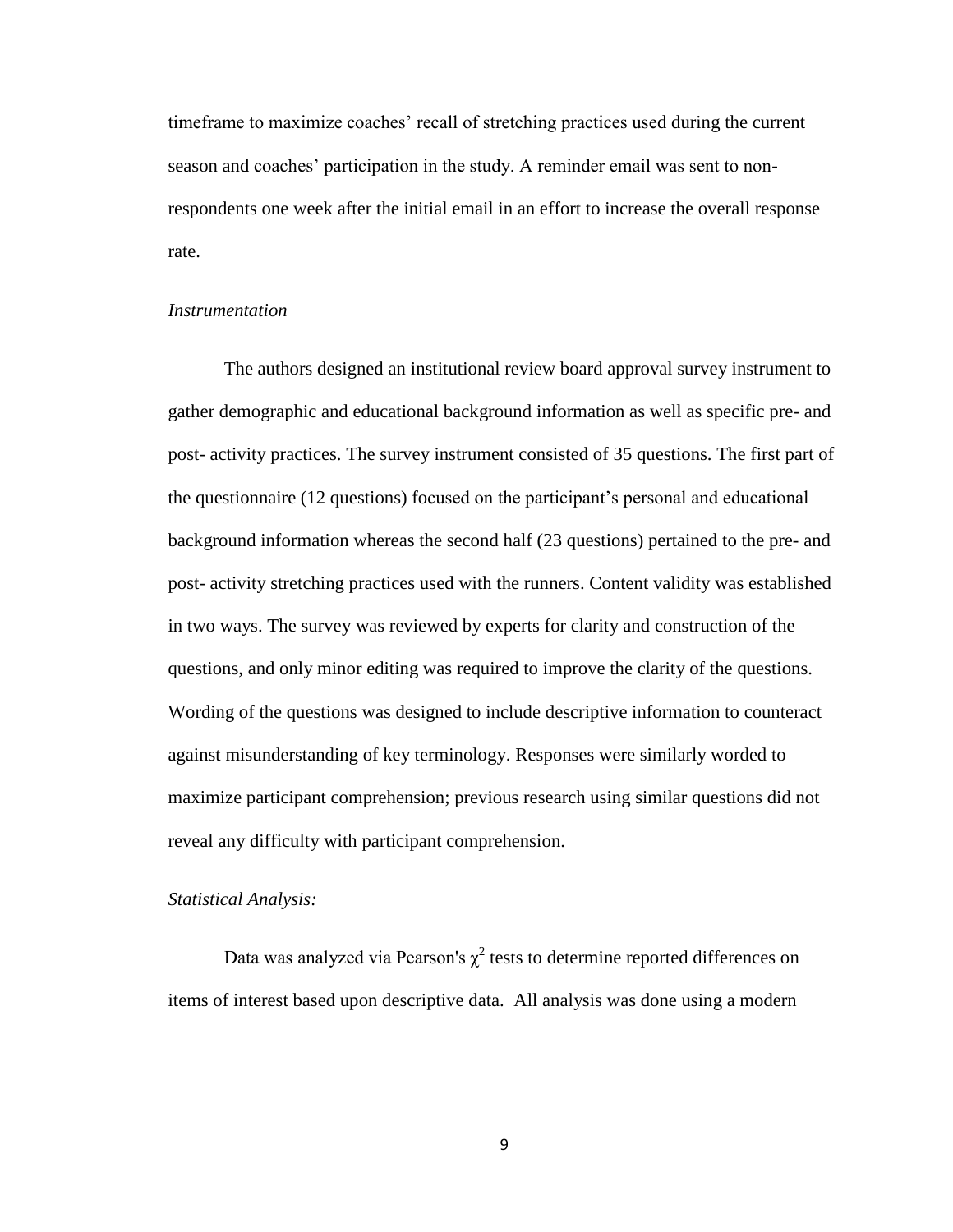statistics software package (JMP ver 9.0). Statistical significance was set a priori at alpha  $< 0.05$ .

## RESULTS

From the 770 NCAA Division I, II, and III track and field programs, 108 coaches returned completed usable surveys. This represents 14.1% of a finite population. The low response rate may have resulted from the following factors: (a) spam control software may have sorted introductory and follow-up emails into a bulk mail folder, (b) coaches may not have been interested in the topic or may not have perceived a tangible benefit from study participation, and (c) coaches may not have had sufficient time to complete the survey instrument due to the competitive or recruiting calendar (e.g., placed on "to do" list). While the response rate is relatively low by traditional standards, review of institution and conference affiliation data suggests the sample is representative of Division I, II and III track and field programs. Nonetheless, caution is warranted as factors may exist which limit the generalization of study results.

### *Demographic Data*

The demographic characteristics for participants in the investigation were as follows:  $(n=108, 77.6\%$  male 22.4% female, age:  $41.31\pm12.0$ yrs). Respondents were primarily head coaches (60.2%), and possessed an average of  $13.6 \pm 10.2$ yrs overall years of experience coaching college track and field and/or cross country. A large number of coaches (46.1%) did not possess a USATF track and field coaching certification nor a strength and conditioning coaching certification.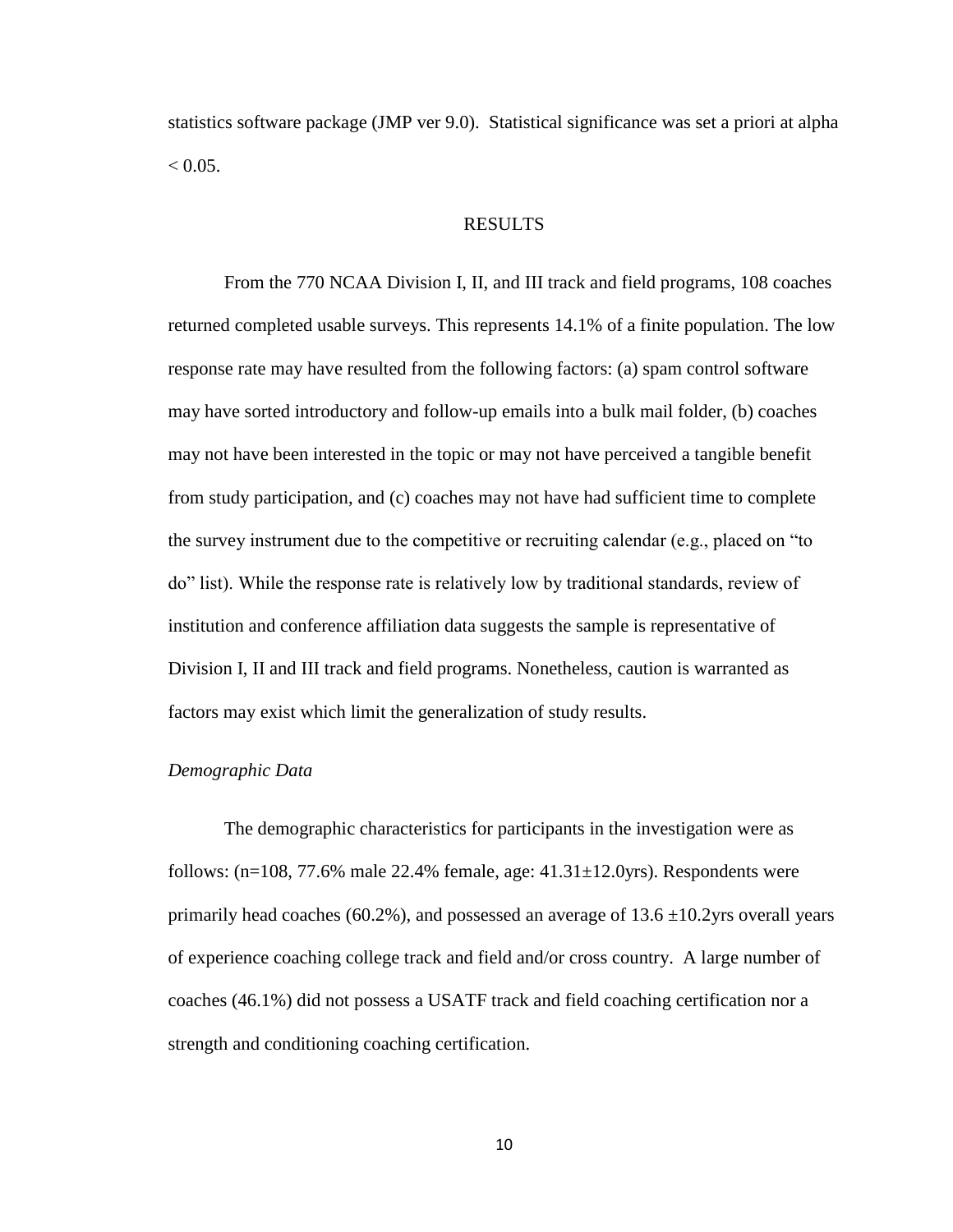### *Pre-Activity Warm-up and Stretching Practices*

One hundred-six (98.1%) of the respondents reported having their athletes perform a pre-activity warm-up "always" or "almost always." Most (89.4%) of the respondents of this survey reported having their athletes perform some sort of pre-activity stretch, with only sixteen not performing any stretching. Coaches typically prescribed a combination of static and dynamic stretching activities (44.7%) or dynamic stretching activities (41.5%) prior to the athletic event. To a much lesser extent coaches exclusively utilized static stretching activities (8.5%), ballistic stretching exercises (4.3%), and PNF stretching exercises (1.1%). Interestingly, among coaches who incorporated dynamic stretching into the group warm-up, 43.4% subsequently allowed athletes to perform static stretching independently and/or with assistance from the athletic trainer or the massage therapist.

### *Post-Activity Cool-Down and Stretching Practices*

Coaches indicated athletes either always or almost always completed a stretching regime (61.3%) or jogging cool-down (86.0%) after an athletic event. Coaches typically used static stretching activities (53.8%) following the athletic event. To a much lesser extent, coaches used dynamic stretching (4.8%), a combination of static and dynamic stretching activities (36.5%), and PNF stretching (4.8%). Ballistic stretching was not reported as a post-activity stretching practice.

## *Perceived Benefits of Stretching Activities*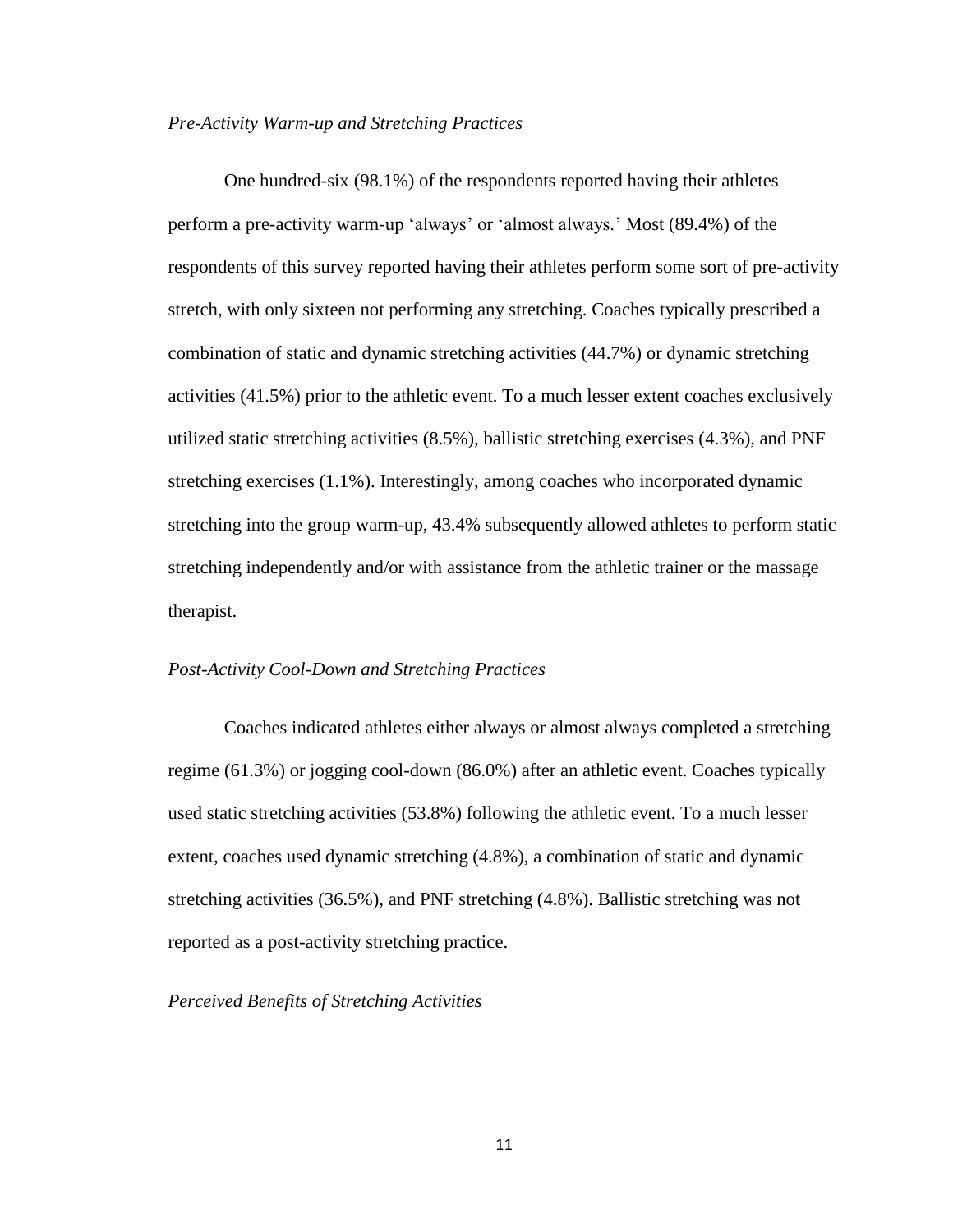The majority of coaches indicated pre-activity group stretching was beneficial in terms of injury prevention (77.8%) and improved performance (76.4%). Similarly, coaches indicated post-activity group stretching was beneficial in terms of injury prevention (88.9%) and improved performance (87.7%).

#### *Sources of Information*

Another area of interest was the key sources of influence for the foundation of knowledge regarding pre-activity stretching. A majority of the respondents n=40 (36.1% of the total respondents) reported that media (books, videos, online, etc.) was their primary source of influence regarding pre-activity stretching. The remaining coaches reported that coaching education was the primary influence (33.3%), followed by your coach (high school or college) (28.1%), another distance coach (26.0%), and finally the strength and conditioning coach (11.5%).

## *Coaching Certification*

Coaching certification was another area of significant difference for pre-activity stretching routines. The results of the analysis revealed two differences in reported stretching activities between coaches who had or had not earned a USA Track and Field Coaching Certification (Figure 1). Non-certified coaches responded differently than their certified peers regarding pre-activity stretching practices ( $\chi^2$ =21.582, p=0.0174). Non certified coaches reported greater usage of static stretching alone (18.9%) versus their certified counterparts (1.8%); and certified coaches reported higher usage of dynamic flexibility only during the pre-activity period (47.4%) versus non-certified peers (32.4%).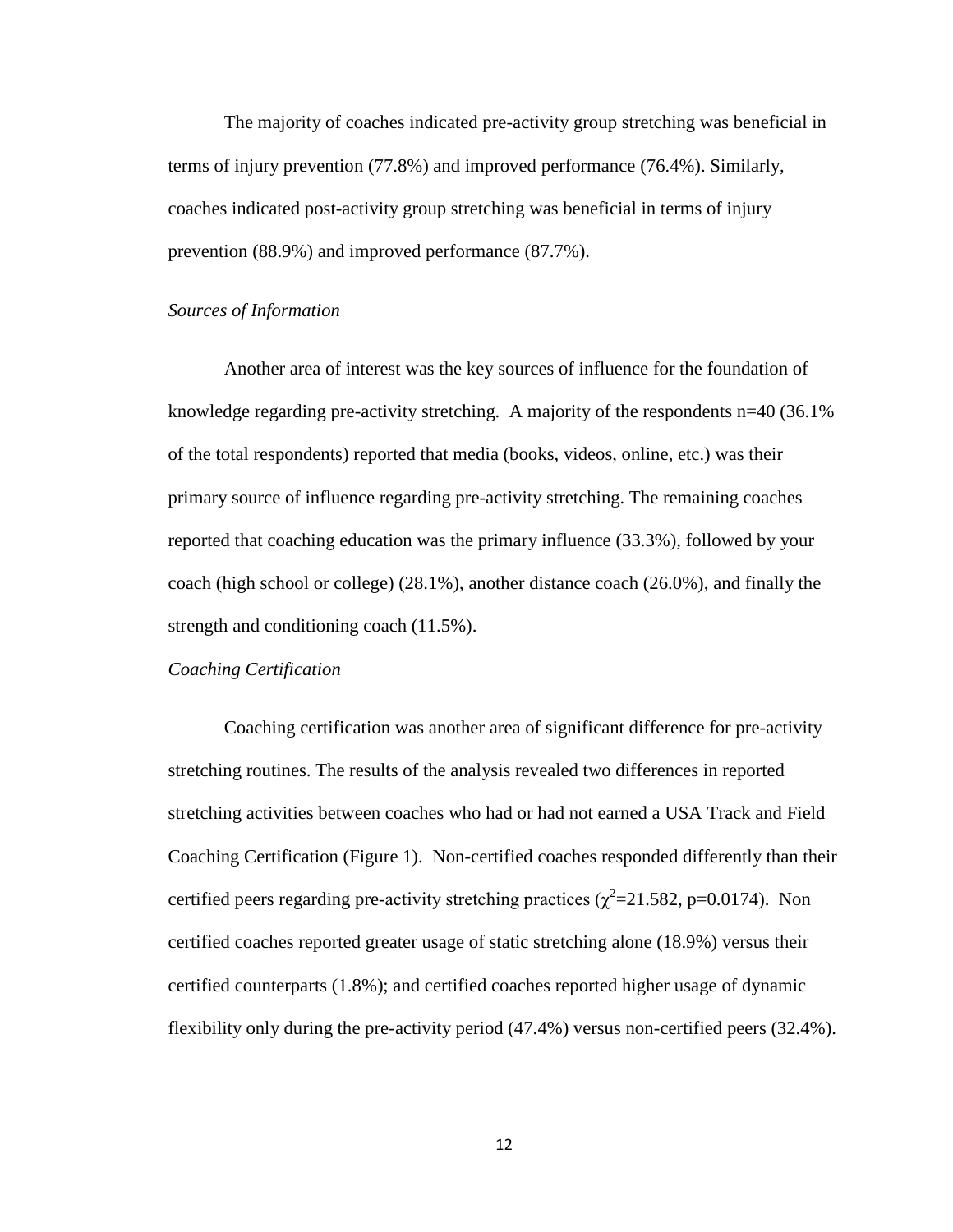Chi-square analysis also revealed a difference between USATF certified and noncertified coaches (Figure 2) in allowing static stretching between interval runs during practice  $(\chi^2=11.948, p=0.0177)$ . A higher percentage of non-certified coaches (45.5%) reported allowing athletes to perform static stretches between intervals at practice than certified peers (37.9%).

## <Insert Figure 1>

<Insert Figure 2>

### DISCUSSION

#### *Pre-activity Warm-up and Flexibility*

A properly designed strength and conditioning program includes a strategy devoted to preparing the athlete for a specific activity. This is supported by the evidence as most (98.1%) of the coaches surveyed reportedto performing some sort of warm-up activity before doing the prescribed training. This is similar to Judge's et al. (2009, In Press) earlier studies where all of Division I and III football coaches surveyed and most (98.6%) of Division I and III basketball coaches surveyed performed pre-activity warmups of some kind always or almost always. Without proper activation, the muscles needed for running cannot perform optimally, and these coaches seem to be aware of this fact.

One of the primary components of proper muscle activation is stretching. Most coaches (89.4%) have their athletes perform pre-activity stretching before training. These coaches can recognize a need for flexibility as an integral ingredient of the ideal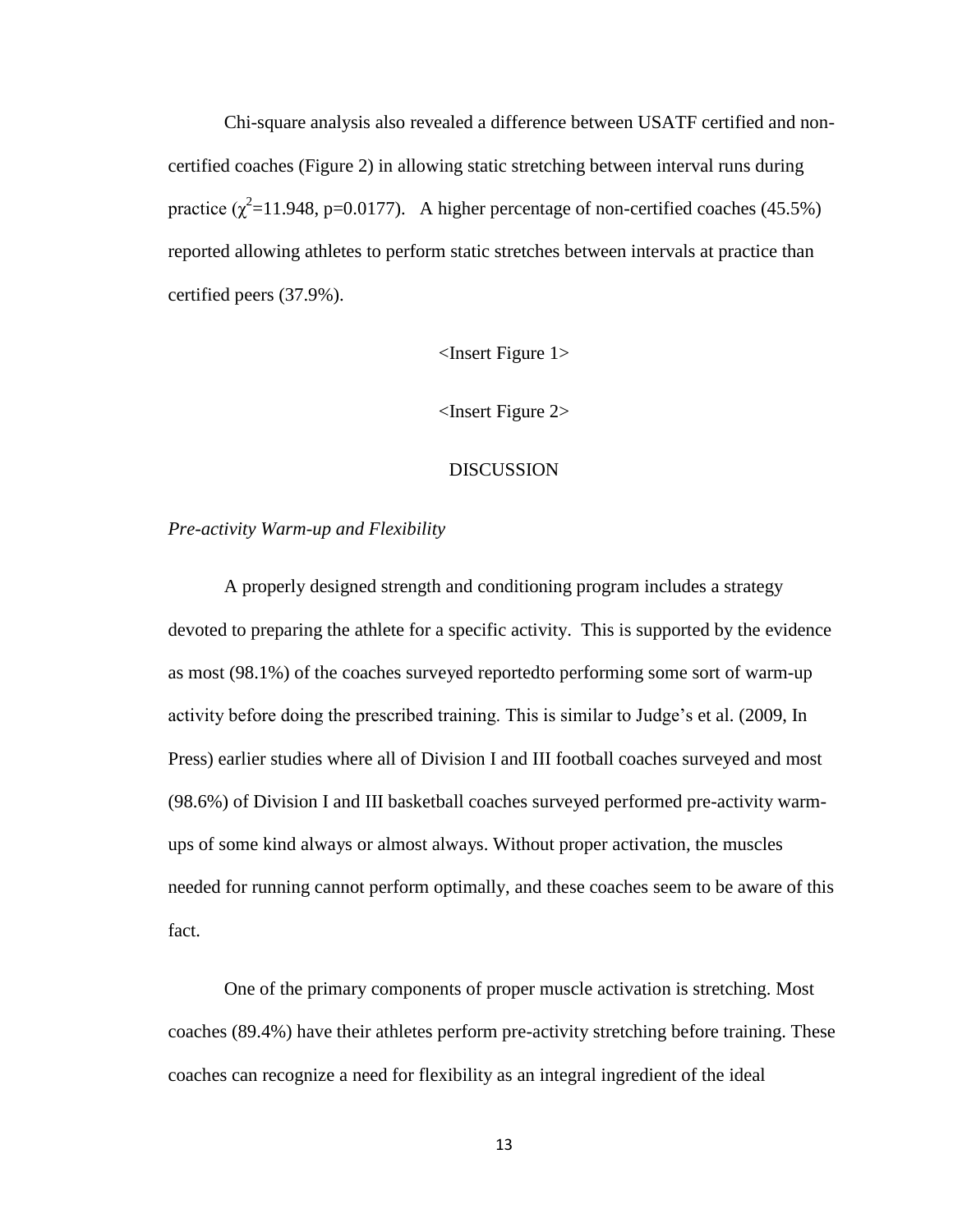endurance runner. However these coaches were heavily divided on the proper technique. The largest number of coaches (44.7%) claimed they used a combination of static and dynamic stretching in their pre-activity training. This was followed by a smaller percentage of coaches (41.5%) who said that they only have the runners perform dynamic stretching activities before training, which is the current research supported technique for warming up prior to training. This may lead some to believe that these coaches have not been kept completely up to date on recent research into stretching practices. Fortunately, only nine (8.5%) of the coaches are limiting the pre-activity stretching to static stretching which has been found to have negative effects on running.

As stated earlier, it is interesting to report that 47 (43.5%) of the coaches reported that they have allowed their athletes to perform static stretching on their own or with the assistance of an athletic trainer. Many distance runners have developed many of their own training routines including pre-activity training. Distance running is a sport that requires a large amount of self accountability on the runner"s part. As such, the runner will ultimately need to be informed of research discoveries as well. Any changes in the pre-activity stretching activities will need to be communicated by the coach to the runners involved.

## *Post Activity Stretching*

Cooling down after any activity is as important as any activity done before the athletic event. This is apparent as 86% of the coaches surveyed felt that they always or almost always had their athletes do some sort of light jogging to cool down after activity. What was surprising was that only slightly more than half (61.3%) of the coaches had the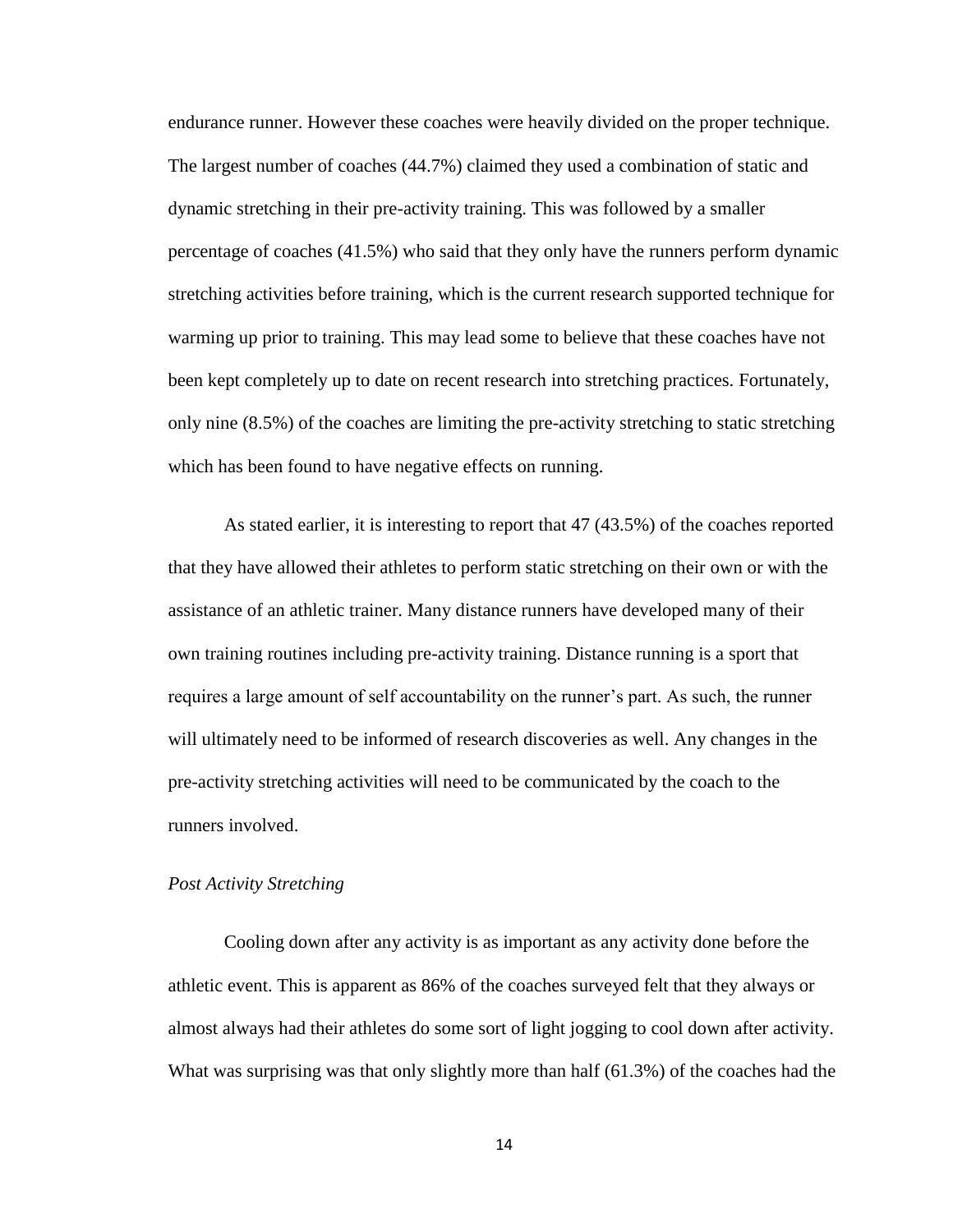athletes perform stretching of some kind. Since post-activity is the optimal time to perform the static stretching to improve flexibility, it would be expected that more coaches would have their athletes perform stretching at that time. It is, however, encouraging that most of the coaches (90.3%) that had the athletes perform stretching included some form of static stretching in the post activity stretching routine.

## *Perceived Benefits*

Most of the coaches were willing to admit that there is some benefit to using a pre- and post activity stretching routine as part of the prescribed work being performed. Benefits ranged from injury prevention to improved performance and most saw some or both as a benefit. An important question was where coaches get the information regarding pre- and post-activity routines and the components needed for inclusion. The largest percentage reported that the information came from the media which included, but was not limited to, books, videos, and journals. However this was only slightly more than one third of the coaches surveyed which means that approximately two thirds of the other coaches surveyed were spread out among other sources like coaching education classes, the coach"s former coaches, and speaking directly with other coaches. With such a wide array of means of finding the information, a coach could unknowingly and easily utilize information that is not research-based.

### *Coaching Certification*

It has been stated repeatedly that static stretching before activity has more of a negative effect on running abilities than a positive effect. And it has been believed that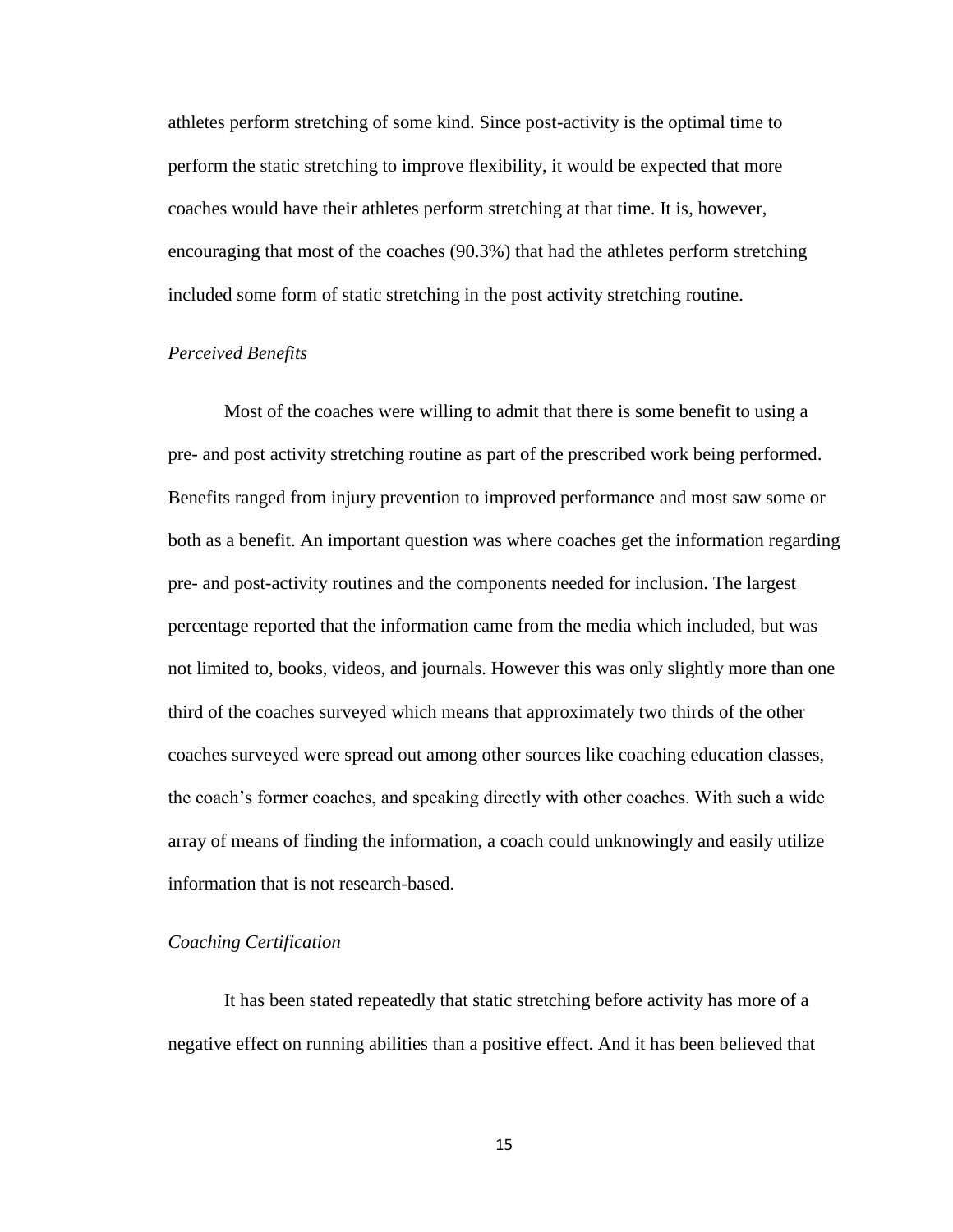coaching certification courses would be a great benefit to a coach in communicating this information. The results do point to this to an extent. A low percentage of coaches in general perform static stretching as part of the pre-activity routine. This means that coaching certification is not necessarily a determinant for knowing the proper training routines. However, since 18.9% of the non-certified coaches reported allowing static stretching by itself compared to 1.9% of the certified coaches allowing only static stretching, it can be inferred that coaches who are certified are less likely to perform stretching practices that are not research based.

Also, almost half (47.4%) of the certified coaches only utilized the more current research based idea of dynamic stretching with their athletes as opposed to 32.4% of the non-certified coaches reporting only using dynamic warm-up routines. This indicates that coaching certification has made an impact on those involved in the education program; however, caution should be taken with these statements as these numbers still only show less than half of the certified coaches doing the research based dynamic stretching, meaning that there are many certified coaches that have not adopted the dynamic stretching only routine.

The other interesting finding was the number of coaches that allowed static stretching between intervals or events. Almost half of the non-certified coaches allowed this practice compared to only a third of the certified coaches agreeing on this idea. It would seem that certification classes have helped to deter coaches from this practice, but there are still many who utilize the static stretching in a way that could hinder athletes" abilities before they race.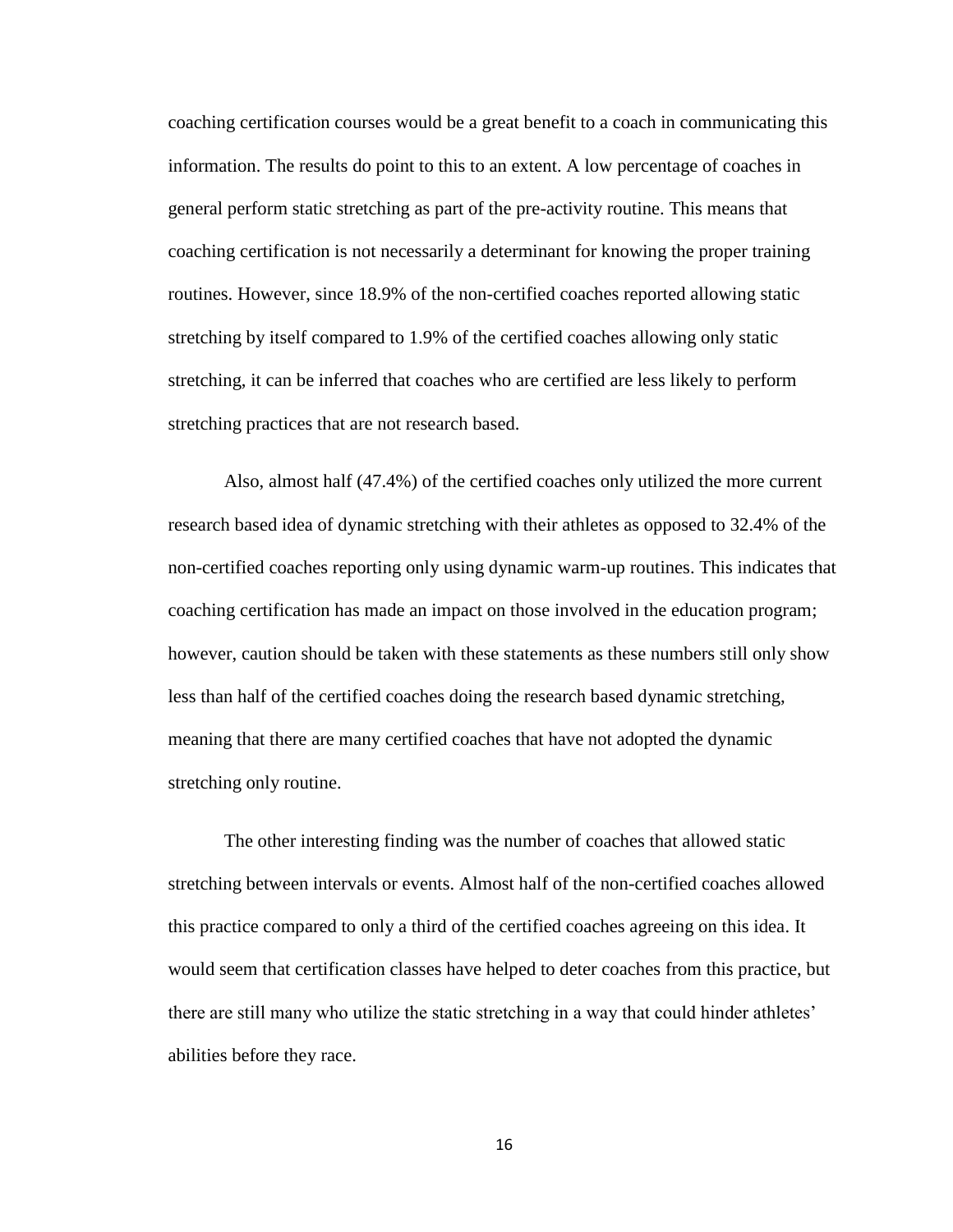In reviewing these findings, it should be noted that the study is not without limitations as generalizations from the current study are difficult due to the sample size. Self-reported questionnaires and limited comparable data create difficulty in assessing result reliability (Alaranta et al., 2006). Survey research has limitations: answers may be intentionally false as the subjects questioned may not wish to reveal their true feelings, even if anonymity and confidentiality are guaranteed by the investigators. Thus, these results should be interpreted with caution.

## Practical Applications

It is apparent that a coach cannot solely rely on past practices that have been handed down by previous coaches, especially when it comes to the flexibility and injury prevention programs of their cross country and distance teams. Pre- and post-activity stretching practices are very important to a runner, and a coach must stay up to date on the latest research based stretching practices. The availability of coaching certification courses provided by the USATF is a useful resource in allowing coaches to find the most pertinent information about running practices. By getting involved in these coaching education courses, a coach can tap into a valuable resource regarding the most current research-based practices in the field of distance running. However, if a coach is to improve the coaching practices of his program, he must be willing to look at current accepted ideas with an open mind and adopt new practices with the intention of doing the best he can for his runners.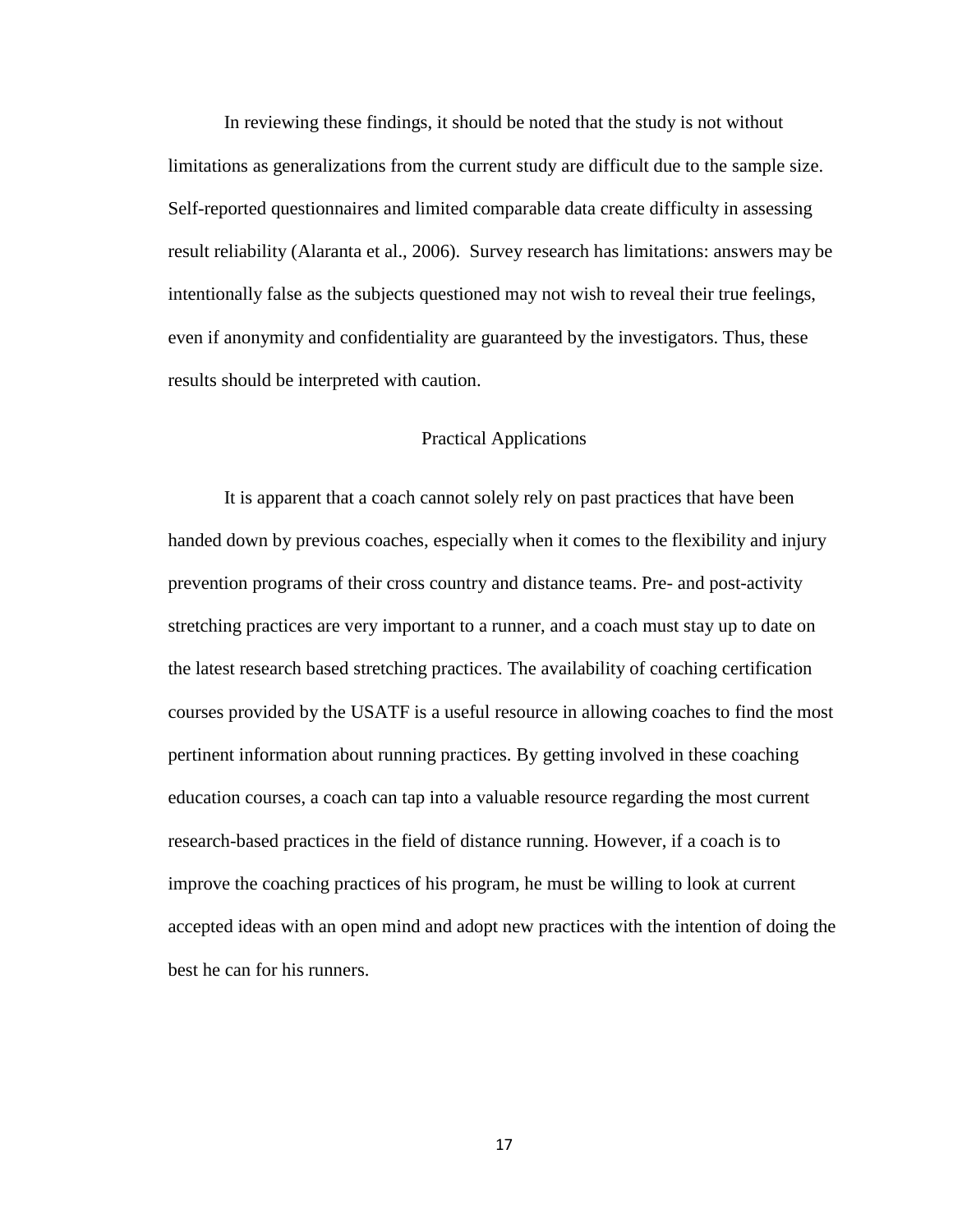### References

Alaranta, A., Alaranta, H., Holmila, J., Palmu, P., Pietilä, K., & Helenius, I. (2006). Selfreported attitudes of elite athletes towards doping: Differences between type of sport*. International. Journal of Sports Medicine, 27*(10), 842-846.

- Allison S. J., Bailey, D. M., & Folland J. P. (2008). Prolonged static stretching does not influence running economy despite changes in neuromuscular function. *Journal of Sports Sciences, 26*(14), 1489–1495.
- Baechle, T., & Earle, R.W. (2008). *Essentials of strength training and conditioning*, (3rd.). Champaign, Illinois: Human Kinetics.
- Beedle, B. B., Leydig, S. N., & Carnucci, J. M. (2007). No difference in pre- and postexercise stretching on flexibility. *Journal of Strength and Conditioning Research, 21*(3), 780-783.
- Bonacci, J. Chapman, A., Blanch, P., & Vicenzino, B. (2009). Neuromuscular adaptations to training, injury and passive interventions. *Sports Medicine, 39*(11), 903-921.
- Bradley, P. S., Olsen, P. D., & Portas, M. D. (2007). The effect of static, ballistic and proprioceptive neuromuscular facilitation stretching on vertical jump performance. *Journal of Strength and Conditioning Research, 21*(1)*,* 223-226.
- Carvalho, F. L. P., Prati, J. E. L. R., Carvalho, M. C. G. A., & Dantas, E. H. M. (2009). Acute effects of static stretching and proprioceptive neuromuscular facilitation on the performance of vertical jump in adolescent tennis players. *Fitness Performance, 8*(4)*,* 264-268.
- Cramer, J. T., Housh, T. J., Coburn, J. W., Beck, T. W., & Johnson, G. O. (2006). Acute effects of static stretching on maximal eccentric torque production in women. *Journal of Strength and Conditioning Research, 20*(2), 354-358.
- Curry, B. S., Chengkalath, D., Crouch, G. J., Romance, M., & Manns, P. (2009). Acute effects of dynamic stretching, static stretching, and light aerobic activity on muscular performance in women. *Journal of Strength and Conditioning Research, 23*(6), 1811-1819.
- Daniels, J. (2001). *High-performance sport conditioning*. Champaign, IL: Human Kinetics, pp. 193-212.
- Grivas, G., Soulas, D., Manou, V., Voutselas, V., & Papanikolaou, Z. (2009). Strength training in middle and long distance running. *Inquiries in Sport & Physical Education, 7*(2), 244-253.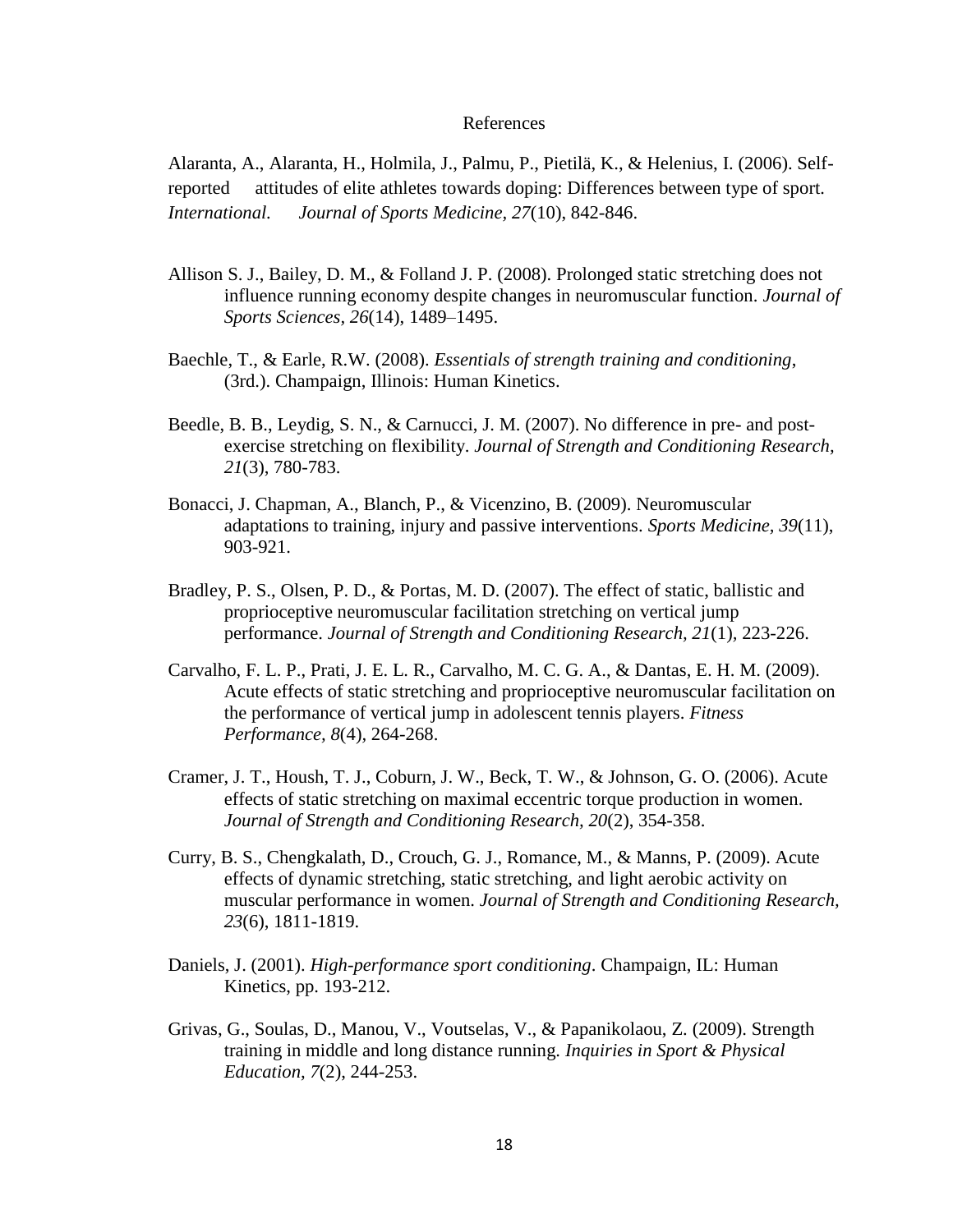- Judge, L. W., Bodey, K. J., Bellar, D., Bottone, A, & Wanless, E. (2010). Pre-activity and post-activity stretching perceptions and practices in NCAA Division I volleyball programs. *Journal of Research, 5*(1), 68-75.
- Judge, L. W., Craig, B., Baudendistal, S., & Bodey, K. (2009). An examination of the stretching practices of division I and division III college football programs in the Midwestern United States. *Journal of Strength and Conditioning Research, 23*(4), 1-6.
- Judge, L. W., Bodey, K., Bellar, D., Craig, B., Prichard, M., & Wanless, E. (In press)a. An examination of the pre-activity and post-activity stretching practices of NCAA division I and NCAA division 3 college basketball programs. *Journal of Coaching Education*.
- Judge, L. W., Bellar, D., Craig, B., Camorata, J., & Wanless, E. (In press)b. An examination of the pre-activity and post-activity stretching practices of division I college tennis coaches. *Journal of Strength and Conditioning Research*
- Karp, J. R. (2010). Strength training and distance running: A scientific perspective. *Track Coach*, 193, 6160-6164.
- Kistler, B. M., Walsh, M. S., Horn, T. S., & Cox, R. H. (2010). The acute effects of static stretching on the sprint performance of collegiate men in the 60- and 100-m dash after a dynamic warm-up. *Journal of Strength & Conditioning Research*, *24*(9), 2280-2284.
- Mahieu, N. N., Cook, A., Wilde, B. D., Boon, & Witrouw, E. (2009). Effect of proprioceptive neuromuscular facilitation stretching on the plantar flexor muscletendon tissue properties. *Scandinavian Journal of Medicine & Science in Sport, 19*, 553-560.
- Marek, S. M., Cramer, J. T., Fincher, A. L., Massey, L. L., Dangelmaier, S. M., Purkayastha, S., Fitz, K. A., & Culbertson, J. Y. (2005). Acute effects of static and proprioceptive neuromuscular facilitation stretching on muscle strength and power output. *Journal of Athletic Training, 40*(2)*,* 94-103.
- National Strength and Conditioning Association (2011). Retrieved from http://www.nscalift.org/
- Papadopoulos, G., Siatras, T., & Kellis, S. (2005). The effect of static and dynamic stretching exercises on the maximal isokinetic strength of the knee extensors and flexors. *Isokinetics and Exercise Science*, *13*, 285-291.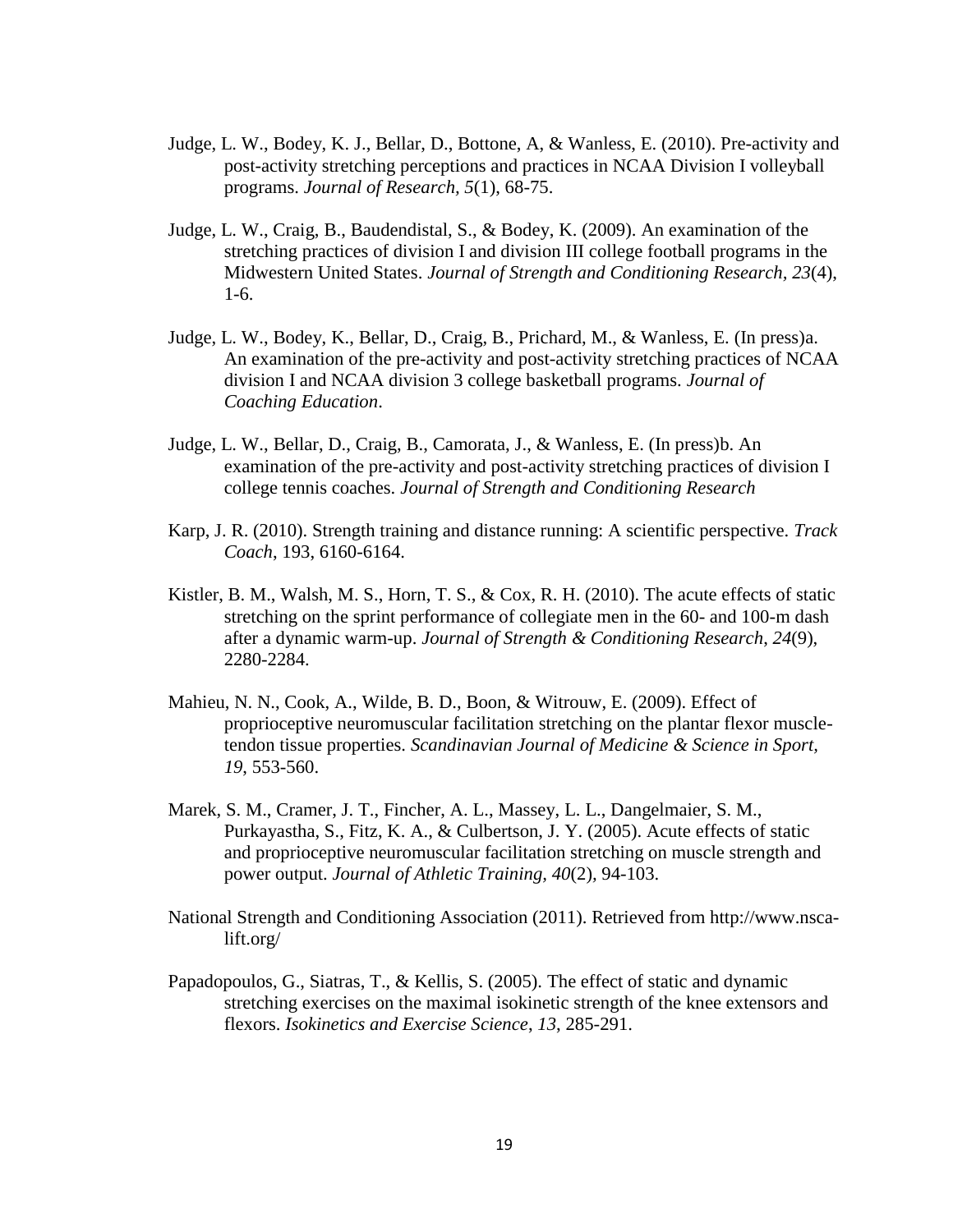- Rees, S. S., Murphy, A. J., Watsford, M. L., McLachlan, K. A., & Coutts, A. J. (2007). Effects of proprioceptive neuromuscular facilitation stretching on stiffness and force-producing characteristics of the ankle in active women. *Journal of Strength and Conditioning Research, 21*(2), 572-577.
- Sharman, M. J., Cresswell, A. G., & Riek, S. (2006). Proprioceptive neuromuscular facilitation stretching. *Sports Medicine, 36*(11)*,* 929-939.
- Skof, B., & Strojnik, V. (2007). The effects of two warm-up protocols on some biomechanical parameters of the neuromuscular system of middle distance runners. *Journal of Strength and Conditioning Research, 21*(2), 394-399.
- Tonoli, D. C., Cumps, E., Aerts, I., Verhagen, E., & Meeusin, R. (2010). Incidence, risk factorsand prevention of running related injuries in long-distance running: A systematic review. *Sport & Geneeskunde, 43*(12), 12-18.
- Torres, J. B., Conceição, M. C. S. C., Sampaio, A. O., Dantas, E. H. M. (2009). Acute effects of static stretching on muscle strength. Physical Education & Sport, *53*(3), 125-128.
- Unick, J., Kieffer, H. S., Cheesman, W., & Feeney, A. (2005). The acute effects of static and ballistic stretching on vertical jump performance in trained women. Journal of Strength and Conditioning Research, *19*(1), 206-212.

United States Track and Field (2011). Retrieved from http://www.usatf.org/

- Woolstenhulme, M. T., Griffiths, C. M., Woolstenhulme, E. M., & Parcell, A. C. (2006). Ballistic stretching increases flexibility and acute vertical jump height when combined with basketball activity. *Journal of Strength and Conditioning Research, 20*(4), 799-803.
- Yamaguchi, T., Ishii, K., Yamanaka, M., & Yasuda, K. (2006). Acute effect of static stretching on power output during concentric dynamic constant external resistance leg extension. *Journal of Strength and Conditioning Research*, *20*(4), 804-810.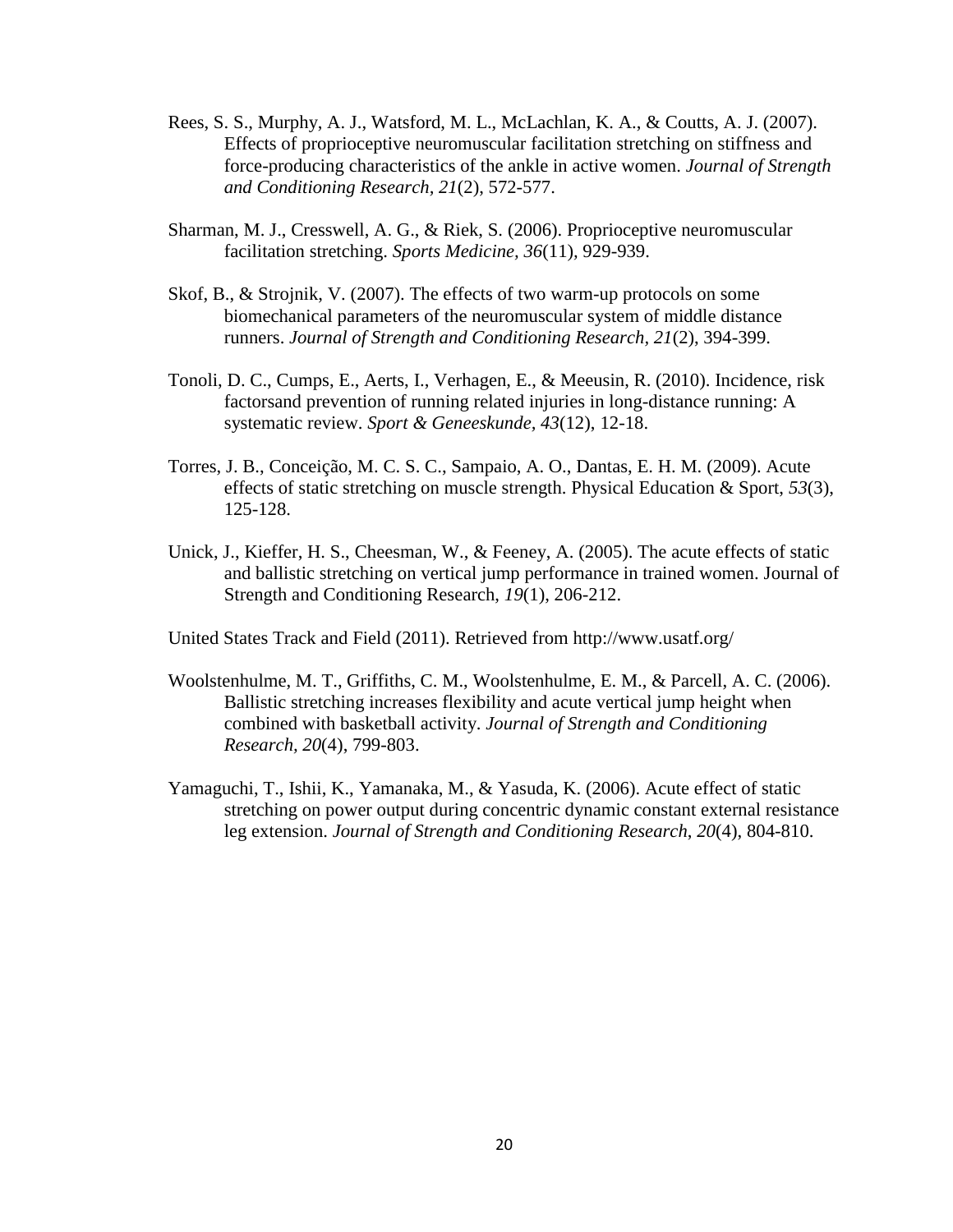

Figure 1: Differences in reported stretching activities between coaches who had or had not earned a USA Track and Field Coaching Certification